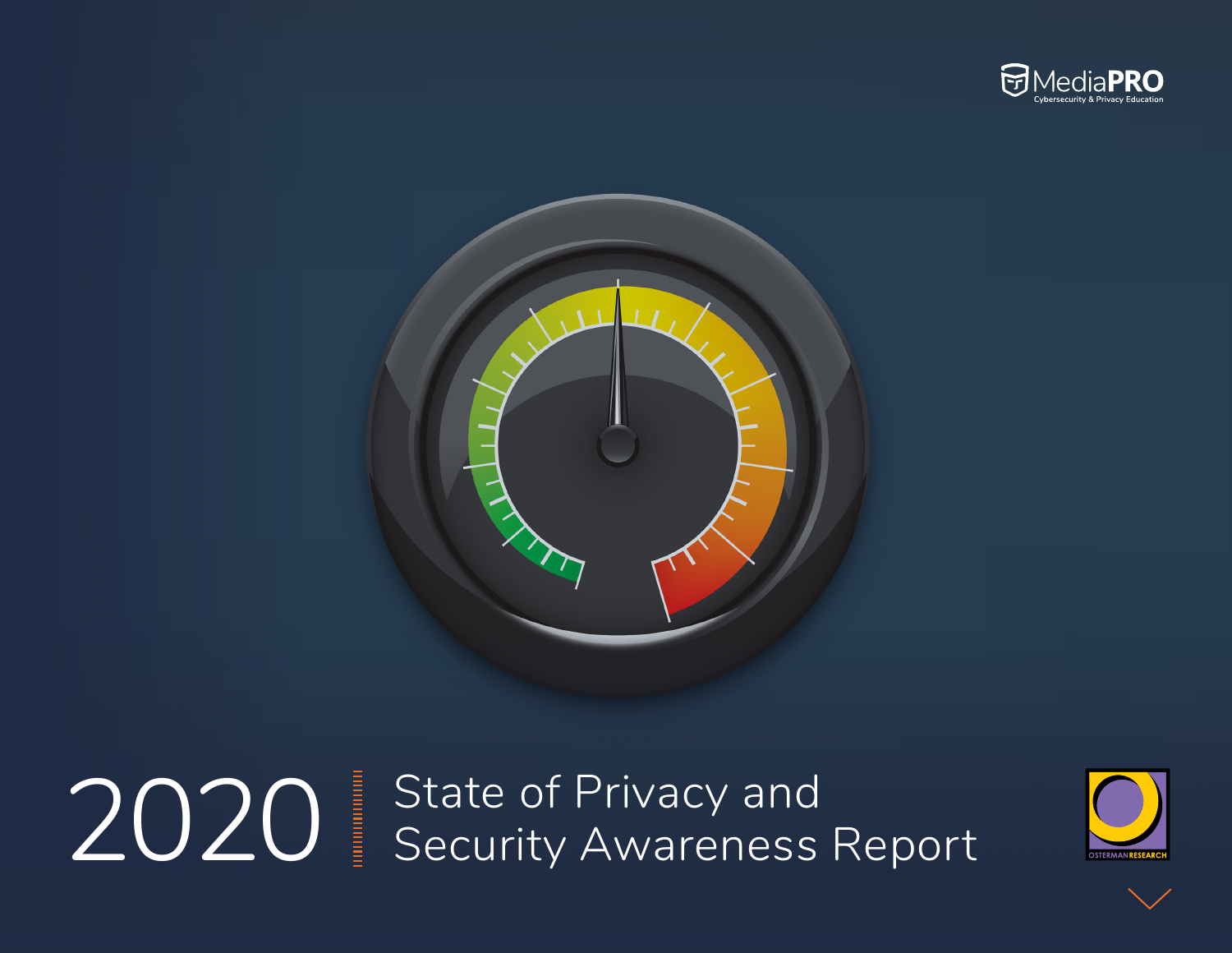1000000000

# EXECUTIVE SUMMARY

Osterman Research conducted a survey on behalf of MediaPRO during October 2019. The goal of this research was to determine the level of awareness about cybersecurity and privacy best practices among employees in a wide variety of organizations serving various industries in the United States. We wanted to determine not only what employees know (or don't know) about these best practices, but also the extent to which they put their knowledge into action.

#### **About This Report**

This report was produced via a partnership between Osterman Research and MediaPRO. MediaPRO sponsored Osterman Research to design and conduct the survey, collect responses, and produce a written report based on analysis of the results. MediaPRO managed the layout and design of the report.

### Key Takeaways



#### **More efforts are needed in security awareness training**

We discovered that many employees are unaware of several key risk factors as they relate to cybersecurity and privacy. For example, more than two in five employees do not think that clicking a suspicious link or opening a suspicious attachment in an email is likely to lead to a malware infection.



#### **Some employees are misinformed about cybersecurity risks**

Many employees think it's safe to plug unknown USB sticks into their work computer, most think there is little risk in leaving unencrypted data on their laptop or mobile device, and many believe that they should respond to the sender of a suspected social engineering attack to determine if the attack is real.



#### **Many employees don't believe that cybersecurity is their personal responsibility**

While many users are well-informed about key cybersecurity issues like malware risks, how to create strong passwords, and the necessity of upgrading software, many will not report security incidents, nor do they consider it their responsibility to take additional security safeguards within their corporate systems.



#### **Privacy best practices seem to be less well understood than cybersecurity best practices**

Most employees do not know whether or not their organization needs to comply with a variety of key privacy regulations and guidelines, such as the European Union's General Data Protection Regulation (GDPR), the California Consumer Privacy Act (CCPA), or the Payment Card Industry Data Security Standard (PCI DSS).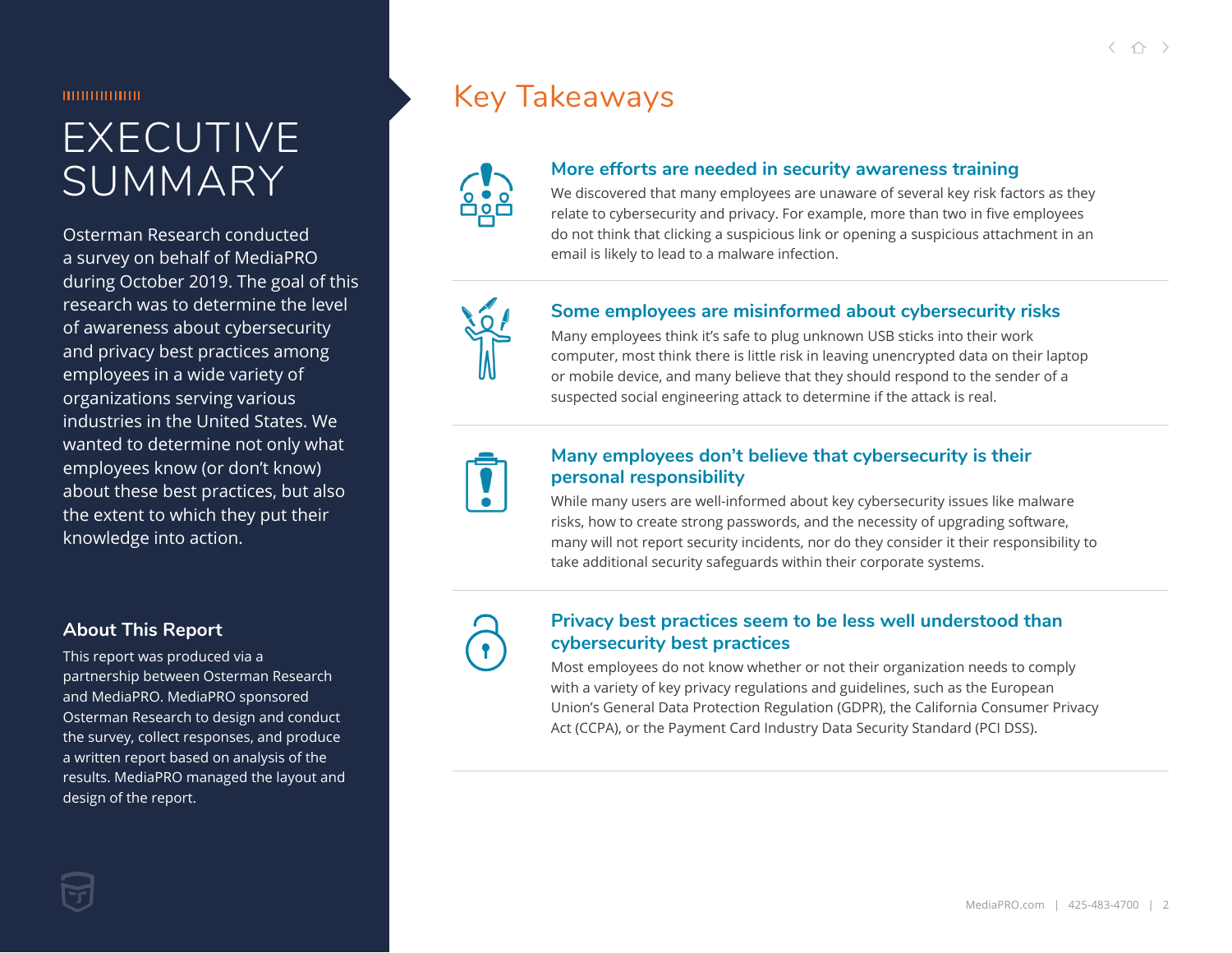# TABLE OF CONTENTS

| <b>Section 1:</b> | <b>Awareness of Key Issues Is Lacking (Page 4)</b><br>A large proportion of employees self-report that they cannot perform a variety of key tasks                                                                         |  |  |  |  |  |
|-------------------|---------------------------------------------------------------------------------------------------------------------------------------------------------------------------------------------------------------------------|--|--|--|--|--|
|                   | that would enable them to protect their organizations from various cyberthreats.                                                                                                                                          |  |  |  |  |  |
| <b>Section 2:</b> | Some Users Are Misinformed About Cybersecurity Risks (Page 6)                                                                                                                                                             |  |  |  |  |  |
|                   | Employees reported "knowing" a variety of things about cybersecurity, but many of these<br>things simply aren't accurate.                                                                                                 |  |  |  |  |  |
| <b>Section 3:</b> | Most Users Are Somewhat Informed (Page 8)                                                                                                                                                                                 |  |  |  |  |  |
|                   | Though some topic areas showed room for improvement, respondents proved relatively<br>knowledgeable in password knowledge, physical security, and other areas.                                                            |  |  |  |  |  |
| <b>Section 4:</b> | More Engagement in Overall Cybersecurity Process Is Needed (Page 11)                                                                                                                                                      |  |  |  |  |  |
|                   | Results suggest employees could be more engaged in their company's cybersecurity<br>posture, especially when it comes to incident reporting and addressing sensitive<br>information discussed in the open.                |  |  |  |  |  |
| <b>Section 5:</b> | <b>Common Privacy Regulations Are Not Well Understood (Page 13)</b>                                                                                                                                                       |  |  |  |  |  |
|                   | Many employees lack confidence in their understanding of privacy regulations, conveying<br>privacy guidelines, and taking steps to protect data.                                                                          |  |  |  |  |  |
| <b>Section 6:</b> | Many Users Are Aware of Good Privacy Practices (Page 15)                                                                                                                                                                  |  |  |  |  |  |
|                   | Despite a relative lack of knowledge about privacy regulations, we found a general<br>understand that the consequences of privacy breaches could be severe.                                                               |  |  |  |  |  |
| <b>Section 7:</b> | <b>Mapping Responses Across Multiple Risk Areas (Page 17)</b>                                                                                                                                                             |  |  |  |  |  |
|                   | When mapped across the 17 different risk areas we asked questions around, more than 50%<br>of the employees we surveyed fall onto the "risky" side of the spectrum in terms of<br>their reported practices and attitudes. |  |  |  |  |  |
| <b>Section 8:</b> | <b>Conclusion: There's Still Work to Do</b> (Page 20)                                                                                                                                                                     |  |  |  |  |  |
| <b>Section 9:</b> | <b>About the Survey (Page 21)</b>                                                                                                                                                                                         |  |  |  |  |  |
| Section 10:       | About MediaPRO and Osterman Research (Page 24)                                                                                                                                                                            |  |  |  |  |  |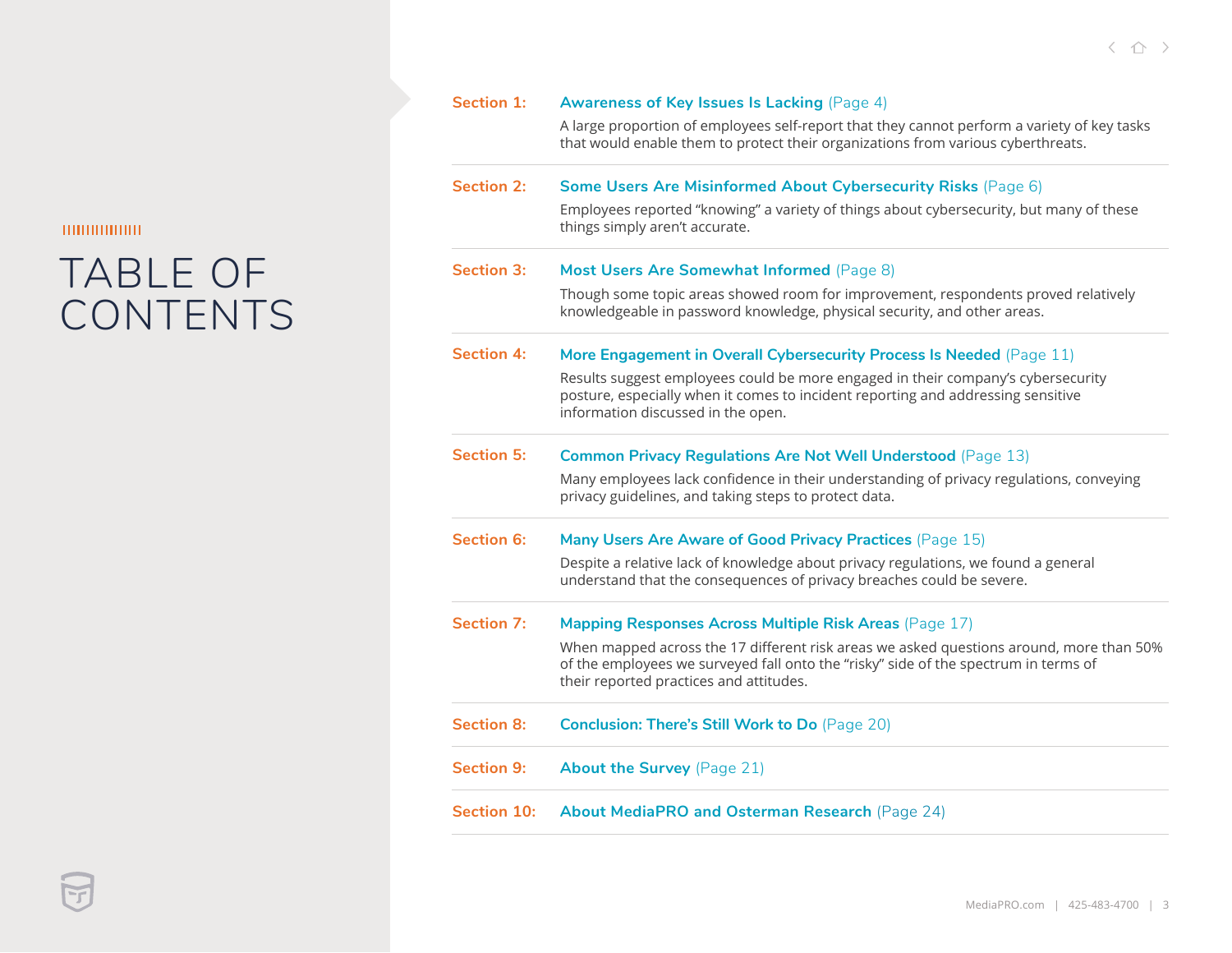### <span id="page-3-0"></span>Awareness of Key Issues Is Lacking

#### Cybersecurity Knowledge Could Use Improvements

A large proportion of employees self-report that they cannot perform a variety of key tasks that would enable them to protect their organizations from various cyberthreats. For example:

- Only 17% of employees are "very confident" that they can identify a "social engineering attack," while more than one-quarter of employees (28%) admitted a lack of confidence in identifying a phishing email.
- One in five employees were unsure if they could describe to their senior management the security risks created by storing work information in personal cloud applications, while only 22% said they'd be very confident doing so.
- Only 27% can identify at least two warning signs that malware has infected their computing platform.

A summary of the confidence that employees have (or typically don't have) about key cybersecurity best practices is shown in Figure 1.

#### FIGURE 1:

### Employee Confidence About Key Cybersecurity Best Practices

| <b>Issue</b>                                                                                                                  | <b>Very</b><br><b>Confident</b> | <b>Confident</b> | <b>Not Sure</b> | Somewhat<br>Confident | Not at all<br>Confident |
|-------------------------------------------------------------------------------------------------------------------------------|---------------------------------|------------------|-----------------|-----------------------|-------------------------|
| Your current set of passwords is both strong and has not been<br>previously compromised                                       | 39%                             | 37%              | 11%             | 10%                   | 3%                      |
| Identifying a phishing email                                                                                                  | 37%                             | 35%              | 12%             | 12%                   | 4%                      |
| Identifying at least two warning signs that malware has infected your<br>desktop/laptop computer or mobile device             | 27%                             | 34%              | 17%             | 15%                   | 7%                      |
| Describing the steps needed to actively secure work information and<br>resources while working remotely                       | 27%                             | 35%              | 17%             | 13%                   | 8%                      |
| Describing to your senior management the negative impacts to your<br>organization posed by cybersecurity risks                | 25%                             | 33%              | 18%             | 13%                   | 11%                     |
| Describing to your senior management the security risks created by<br>storing work information in personal cloud applications | 22%                             | 34%              | 20%             | 12%                   | 13%                     |
| Describing to your senior management the security risks created by<br>employees working from home                             | 22%                             | 33%              | 19%             | 15%                   | 12%                     |
| Describing to your senior management how security expectations for<br>privileged users differ from those for standard users   | 21%                             | 30%              | 24%             | 11%                   | 13%                     |
| Identifying a social engineering attack                                                                                       | 17%                             | 25%              | 33%             | 12%                   | 14%                     |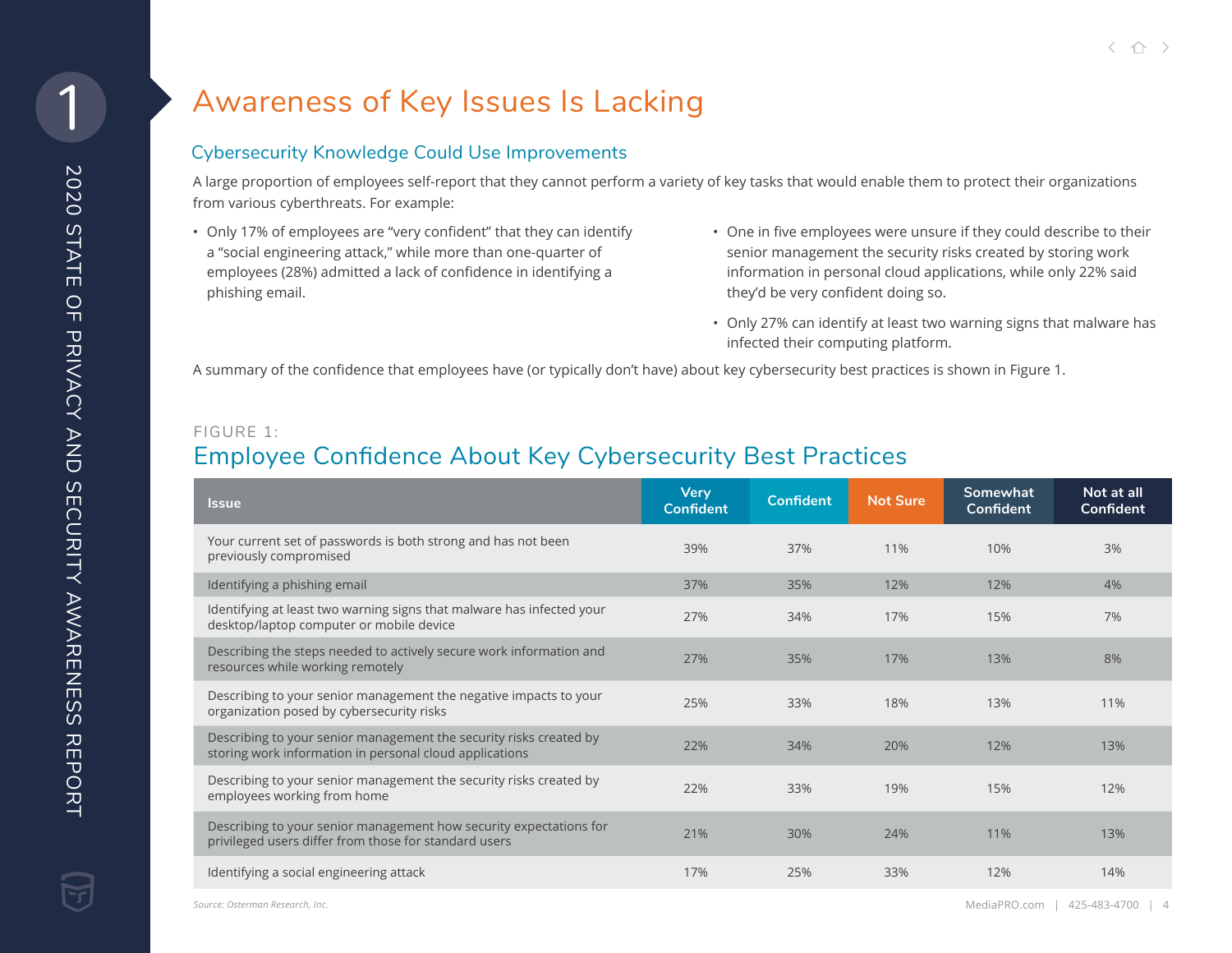#### Many Employees Are Not Aware of Some Key Risk Factors

Our research also discovered that many employees lack awareness of a variety of key risk factors that could lead to data breaches, ransomware or other malware infections, or other security threats. For example:

- 43% of employees are not aware that clicking a suspicious link or opening an unknown attachment in an email is likely to lead to a malware infection.
- More than one-half of employees (55%) are not convinced that connecting their laptop, smartphone or tablet to a public Wi-Fi network, such as in a coffee shop or an airport, is likely to lead to a malware infection.
- One-quarter (25%) of employees believe it's acceptable to use a personal cloud server to transfer work home so as long as their cloud service performs a virus scan before downloading any files.



#### **Why Is This Important?**

Employee awareness of cybersecurity and privacy issues is an essential element of any organization's cybersecurity posture. The better informed that employees are about key issues, the more likely they are to be better able to defend against social engineering and other attacks. It's that simple. Awareness is the critical first step to enabling employees to become a valuable defensive layer of their organization's security posture.

However, our research found that awareness of some seemingly basic cybersecurity threats and best practices —let alone putting this awareness into action—is lacking among many employees. For example, more than one-quarter of employees admitted they'd struggle identifying a phishing email, two in five cannot describe to their senior management the negative impacts posed by cybersecurity risks, and three in five cannot identity a social engineering attack.

Our research strongly suggests many organizations are putting themselves at risk from potentially devastating incidents by ignoring the benefits of security awareness training.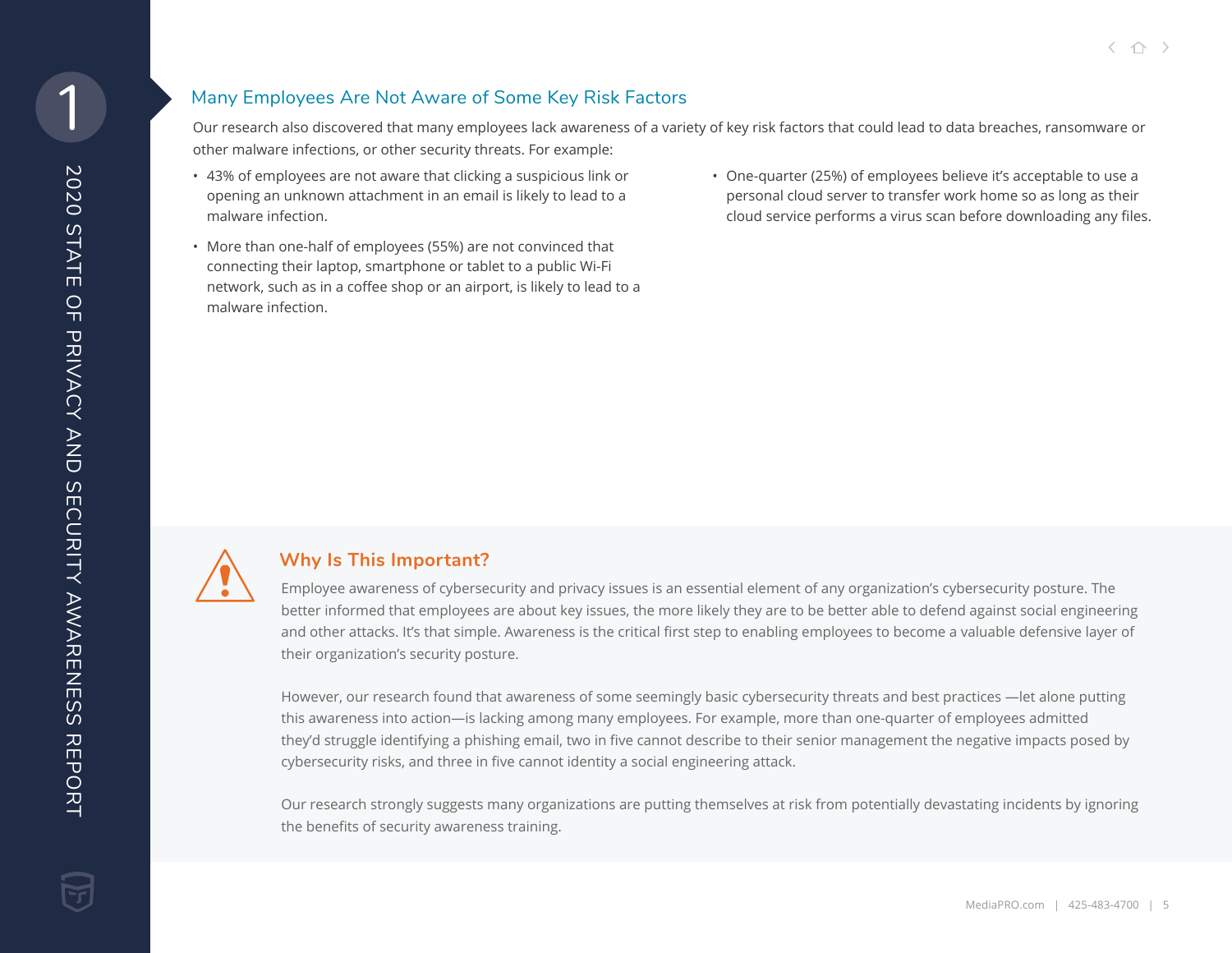### Some Users Are Misinformed About Cybersecurity Risks

One of the more interesting set of findings from the research is that employees "know" a variety of things about cybersecurity, but many of these things simply aren't accurate, as shown in Figure 2. Let's dive deeper into these findings.

#### Proximity does not lead to infection

Our research found that one in seven employees (14%) believe that if their computer or mobile device is kept too close to a device that is already infected with malware, their device could also become infected with the same malware.

#### Leaving computers unlocked does not lead to malware infection

Leaving computers unlocked while they are unattended is a bad idea because unauthorized users could gain access to sensitive or confidential data. However, 39% of employees mistakenly believe that leaving their computer unlocked can also result in a malware infection.

#### FIGURE 2:

### Employee Perceptions About the Likelihood that Computers or Mobile Devices Could Become Infected with Malware as a Result of Various Actions

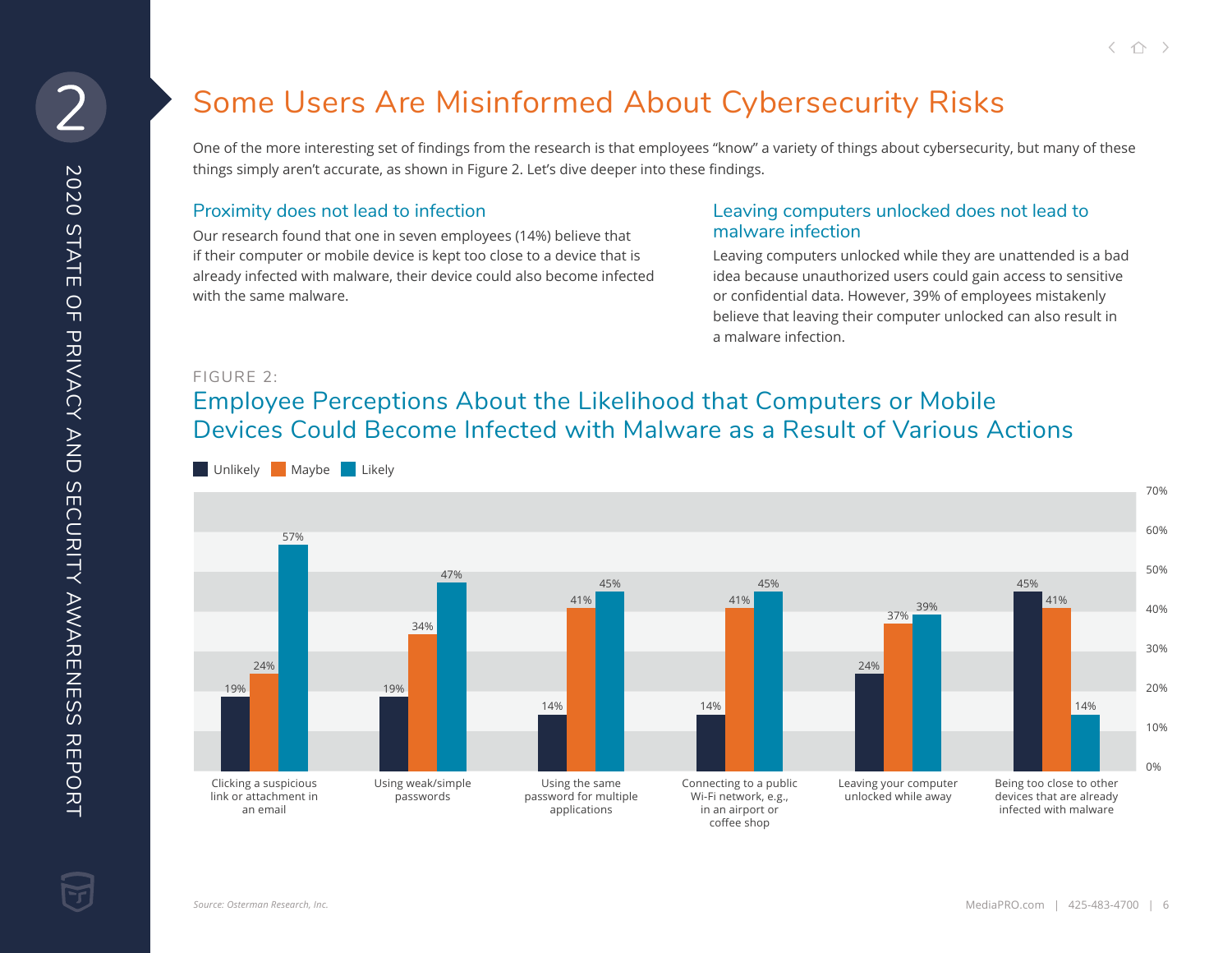#### Many don't believe that checking the "To:" field is necessary

The "type-ahead" feature in many email clients, such as Microsoft Outlook, provides a convenient shortcut for users when sending an email. However, it also creates a security risk by enabling users to more easily send an email to the wrong party.

For example, typing the first few letters of the intended recipient's first name into the "To:" field in an email might bring up a number of potential recipients, and many users will hit the return key on the wrong recipient.

While it's a best practice to always check that the right recipients are specified in the "To:" field, we found that 20% of those surveyed disagree or are unsure if they would.

#### Responding to social engineering attacks is not a good idea

A cybercriminal who steals a user's login credentials and takes over an email account can then use that account to send phishing and other types of social engineering attacks. This poses a huge problem for recipients of these malicious emails because they look genuine and are, in fact, are coming from a valid email account.

The one thing that recipients of these social engineering attacks should never do after receiving such an email is to respond back to the sender asking for clarification or more information. However, 39% of those we surveyed disagree—they think that replying back to the sender is a good idea.

#### What about random USB drives?

Should you plug just any USB drive into your computer? The answer is a resounding "No," because cybercriminals use this technique to install malware into targeted networks or computers. But people seem to do it anyway.

For example, a study by researchers at the University of Illinois in 2016 found that 48% of 297 USB sticks dropped around the campus were picked up and plugged into various computers.

Our own research found that 14% of employees believe it's safe to plug random USB drives into their work computer.

#### Unencrypted data is not risk free

We also found that 51% of those surveyed believe there is relatively little risk in having unencrypted data on their laptop or mobile device, despite the fact that this is one of the primary methods by which data breaches occur.

#### Authenticating mobile devices is key

32% of employees believe that not securing their laptop or mobile device with a password represents little to no security risk.



#### **Why Is This Important?**

Awareness of what constitutes a cyberthreat is key for employees, but the inverse is also true. Misinformation is another enemy of a strong cybersecurity posture.

Our research found that many employees have perceptions about cybersecurity that just aren't true: many believe that simply being in physical proximity to a malware-infected computer or mobile device, or leaving a computer unlocked while away, can lead to a malware infection. A key element of a good security awareness training program is helping employees to distinguish cybersecurity fact from fiction.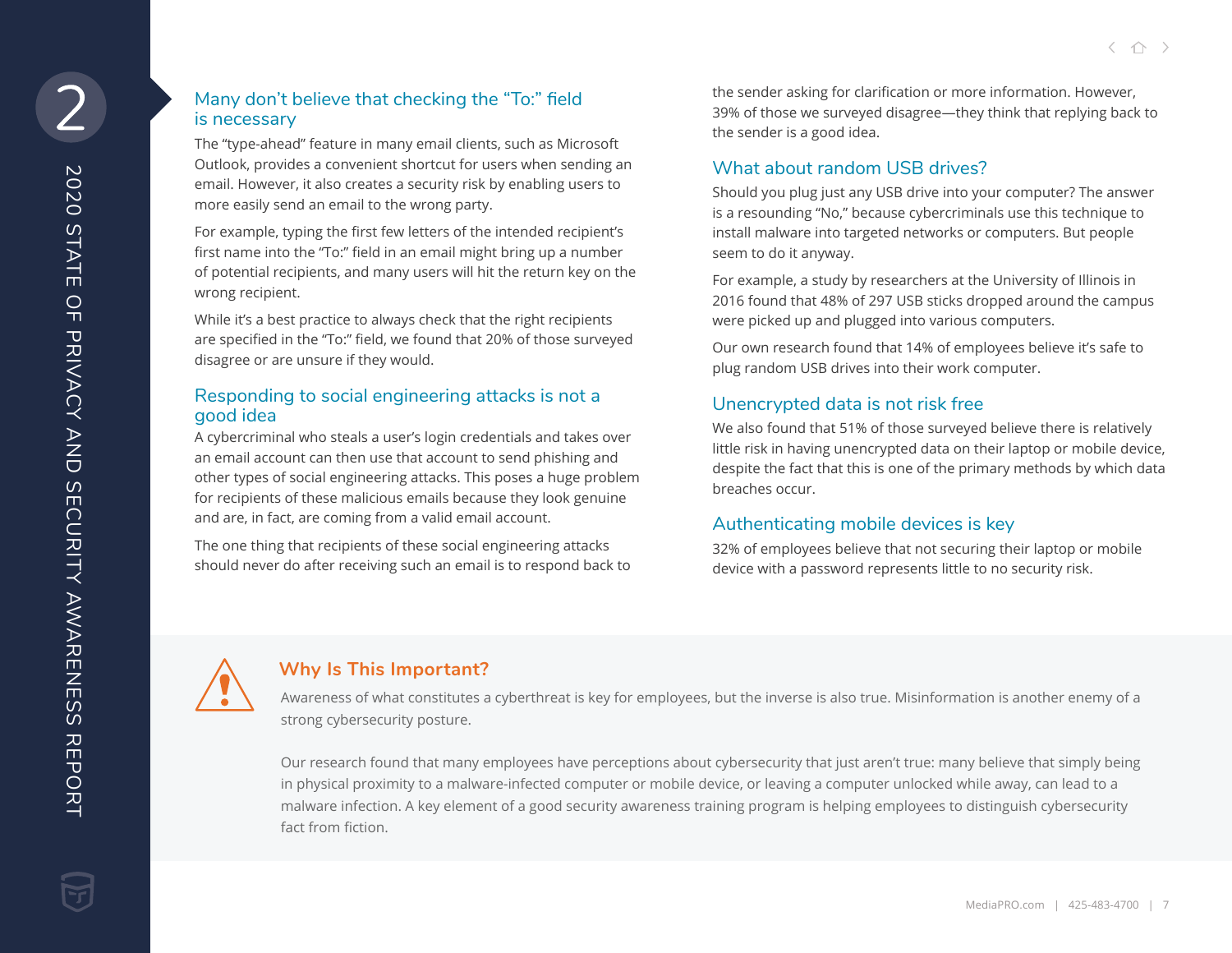### Most Users Are Somewhat Informed

Despite the findings discussed in the previous section indicating that employees are not as well-versed in cybersecurity as they perhaps should be, there were some encouraging findings about the current state of employees' cyber know-how:

#### Most know how to identify a malware infection

The majority of employees seem to be well-versed in identifying the telltale signs of a malware infection: 58% of the employees we surveyed correctly identified "popups rapidly interrupting other programs" as the most likely indicator that their desktop or laptop computer has become infected with malware.

#### Most are reasonably password-savvy

Our research found that the majority of employees have at least some knowledge about password best practices.

For example, we found that 52% of employees know it's important to use a unique password for every device and application; 37% consider it important to always include a special character (e.g., , \$, & or \*) in their password; and 91% consider the password "D0nt5top&elie^n" to be either "strong" or "very strong."

#### Software upgrades are key

The vast majority of employees (84%) understand that they should install software upgrades in order to help protect against cybersecurity threats.

Employees' views on various cybersecurity issues are shown in Figure 3 (page 9).

#### Changing the home router's default password

Routers come with default passwords that are often quite easy to guess, and so these should be changed when the router is configured.

We found that 61% of employees agree or strongly agree that when working from home they should change their router's default password before accessing corporate data or email.

#### Most can identify ways to maintain physical security

While cybersecurity threats pose significant risks to any organization, so do physical risks, such as letting unbadged individuals through secure doors or leaving confidential documents in plain view on a desk.

We found that 69% of employees are confident or very confident that they can identify at least four ways to keep work areas and resources safe from various physical security threats.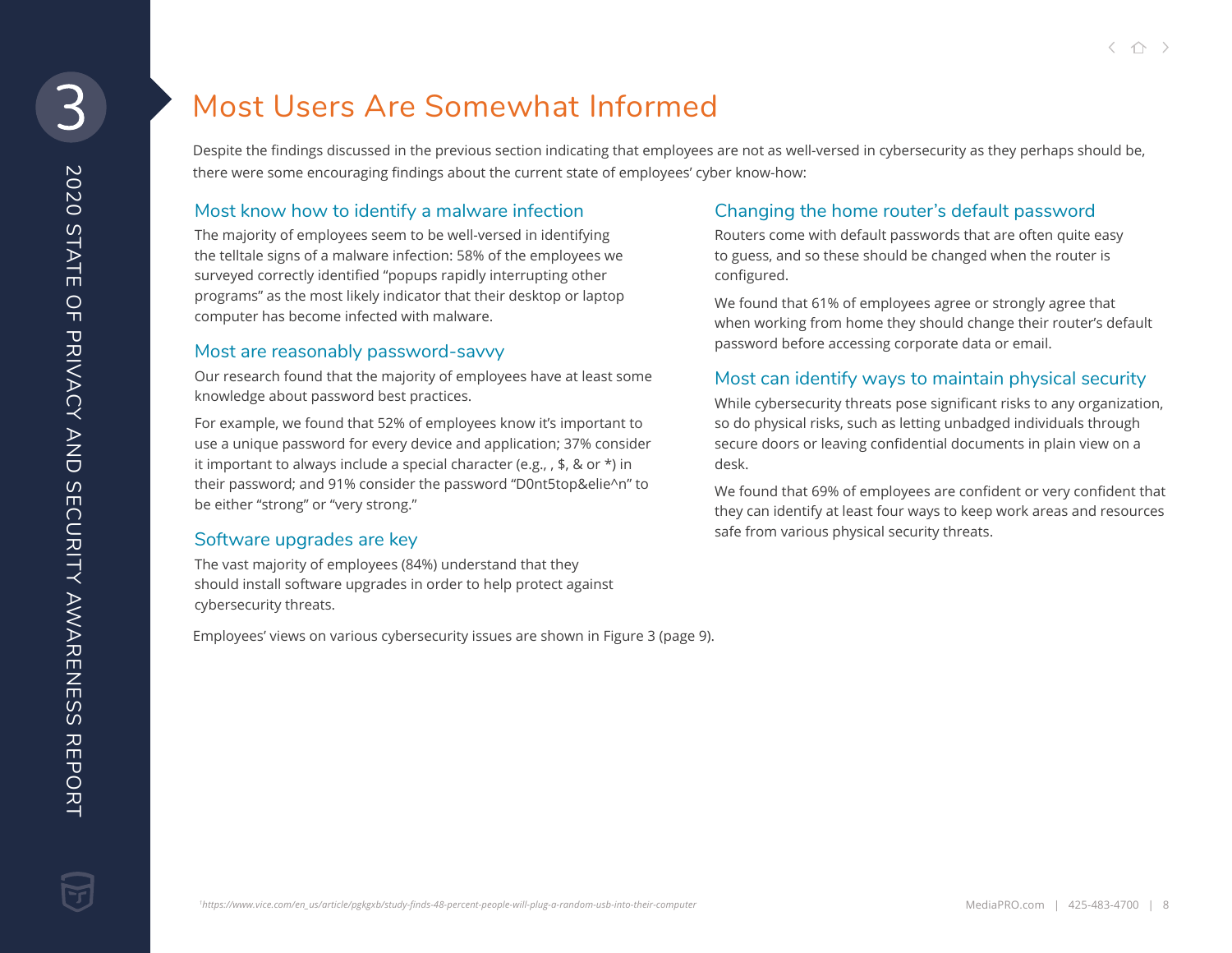#### FIGURE 3:

### Agreement with Various Statements About Cybersecurity Issues

| <b>Threat</b>                                                                                                                                                                                                                                                       | <b>Strongly</b><br><b>Agree</b> | <b>Agree</b> | <b>Not Sure</b> | <b>Disagree</b> | <b>Strongly</b><br><b>Disagree</b> |
|---------------------------------------------------------------------------------------------------------------------------------------------------------------------------------------------------------------------------------------------------------------------|---------------------------------|--------------|-----------------|-----------------|------------------------------------|
| Whenever I send important company data through our secure email system,<br>I should always double-check the "To:" field to ensure that each recipient is<br>authorized to view the data                                                                             | 45%                             | 34%          | 16%             | 3%              | 1%                                 |
| I should install software upgrades to protect my devices from cybersecurity<br>threats                                                                                                                                                                              | 44%                             | 40%          | 11%             | 3%              | 1%                                 |
| If I work from home, I should change my router's default password before<br>accessing corporate data or email                                                                                                                                                       | 27%                             | 34%          | 32%             | 7%              | 1%                                 |
| A coworker's credentials mistakenly give them access to corporate systems.<br>You mention it to them and they seem honestly confused and don't seem<br>to be using their access with malicious intent. Nevertheless, they should be<br>considered an insider threat | 16%                             | 44%          | 29%             | 9%              | 1%                                 |
| If I delete a phishing email without clicking on or opening anything it means<br>that I'm completely safe                                                                                                                                                           | 15%                             | 27%          | 27%             | 26%             | 5%                                 |
| When I receive a strange request through email which might be a social-<br>engineering attempt, it's a good idea to reply with a new email to verify the<br>request before taking any action                                                                        | 15%                             | 24%          | 22%             | 19%             | 21%                                |
| I'm a privileged user, but I don't work in IT. That means that I have a respon-<br>sibility to perform my job duties carefully, but that's it. It's not appropriate for<br>me to take additional safeguards within our systems                                      | 11%                             | 23%          | 21%             | 28%             | 17%                                |
| We have important documents on our company's cloud server, but I save a<br>working copy on my local computer instead of struggling with the cloud ser-<br>vice's live editing feature. As long as I upload my copy, things will stay safe                           | 9%                              | 18%          | 29%             | 32%             | 13%                                |
| It's OK if I use a personal cloud server to transfer data between work and my<br>home office, so long as I ensure that the cloud performs a virus scan before<br>downloading any files                                                                              | 8%                              | 18%          | 25%             | 30%             | 20%                                |
| It's safe to download third-party apps, such as games, to my mobile device<br>that don't access corporate data                                                                                                                                                      | 7%                              | 17%          | 21%             | 30%             | 24%                                |
| If I get a USB thumb drive from a trade show, it's safe to plug it into my<br>work computer                                                                                                                                                                         | 5%                              | 9%           | 16%             | 32%             | 38%                                |

2020 STATE OF PRIVACY AND SECURITY AWARENESS REPORT

**2020 STATE OF PRIVACY AWARENESS REPORT** 

3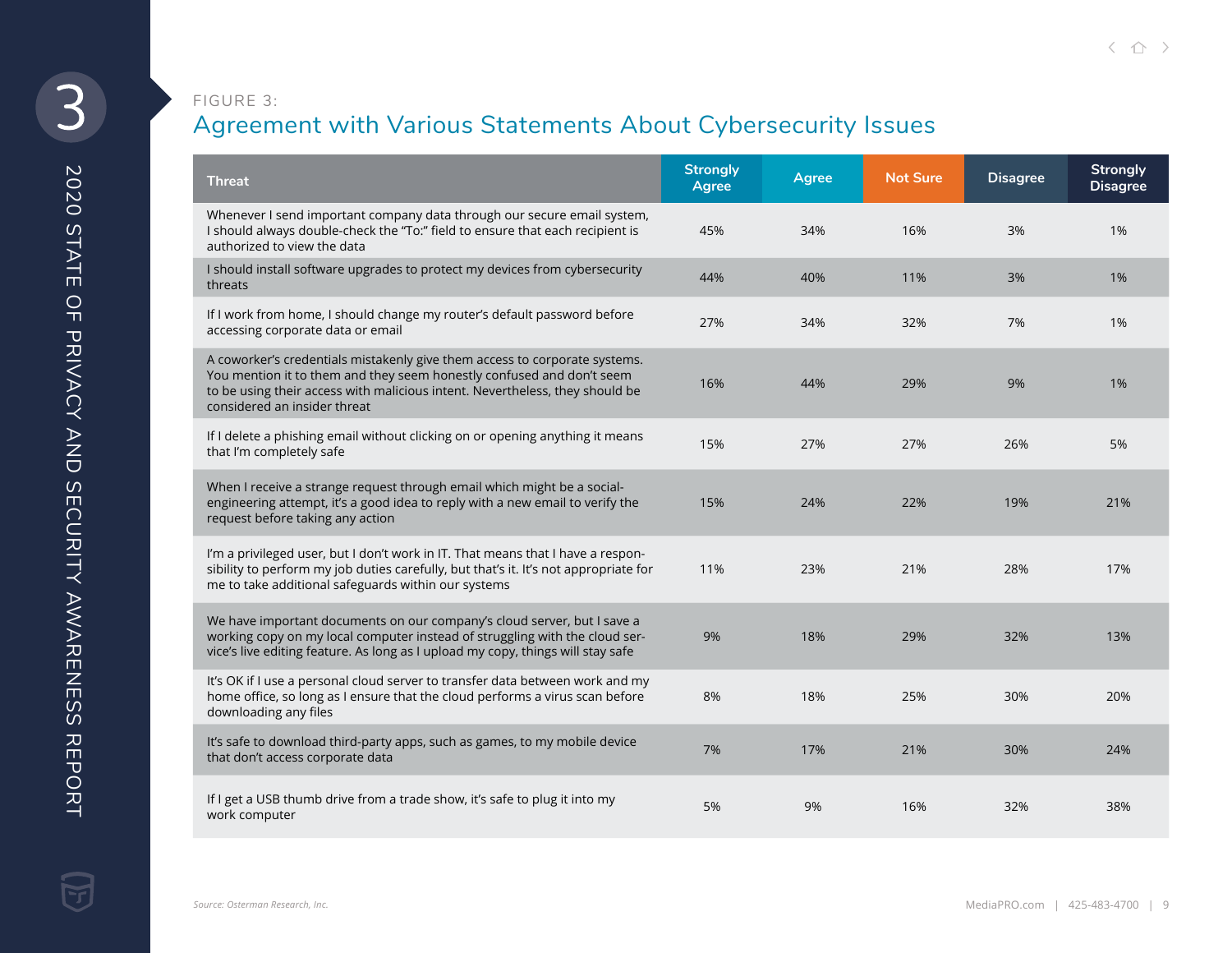

#### **Why Is This Important?**

Although our research demonstrates that a good portion of employees are more or less on the right track when it comes to cybersecurity awareness, it only takes one mistake to cause a potentially devastating cybersecurity incident.

In an organization of several thousand employees, it's highly likely that at least one person – even among those who are fairly wellversed in cybersecurity issues – will make a mistake. This demonstrates how even a small percentage of employees – sometimes only one – can make a big difference in the end because of the ease in which incidents can occur.

< △ →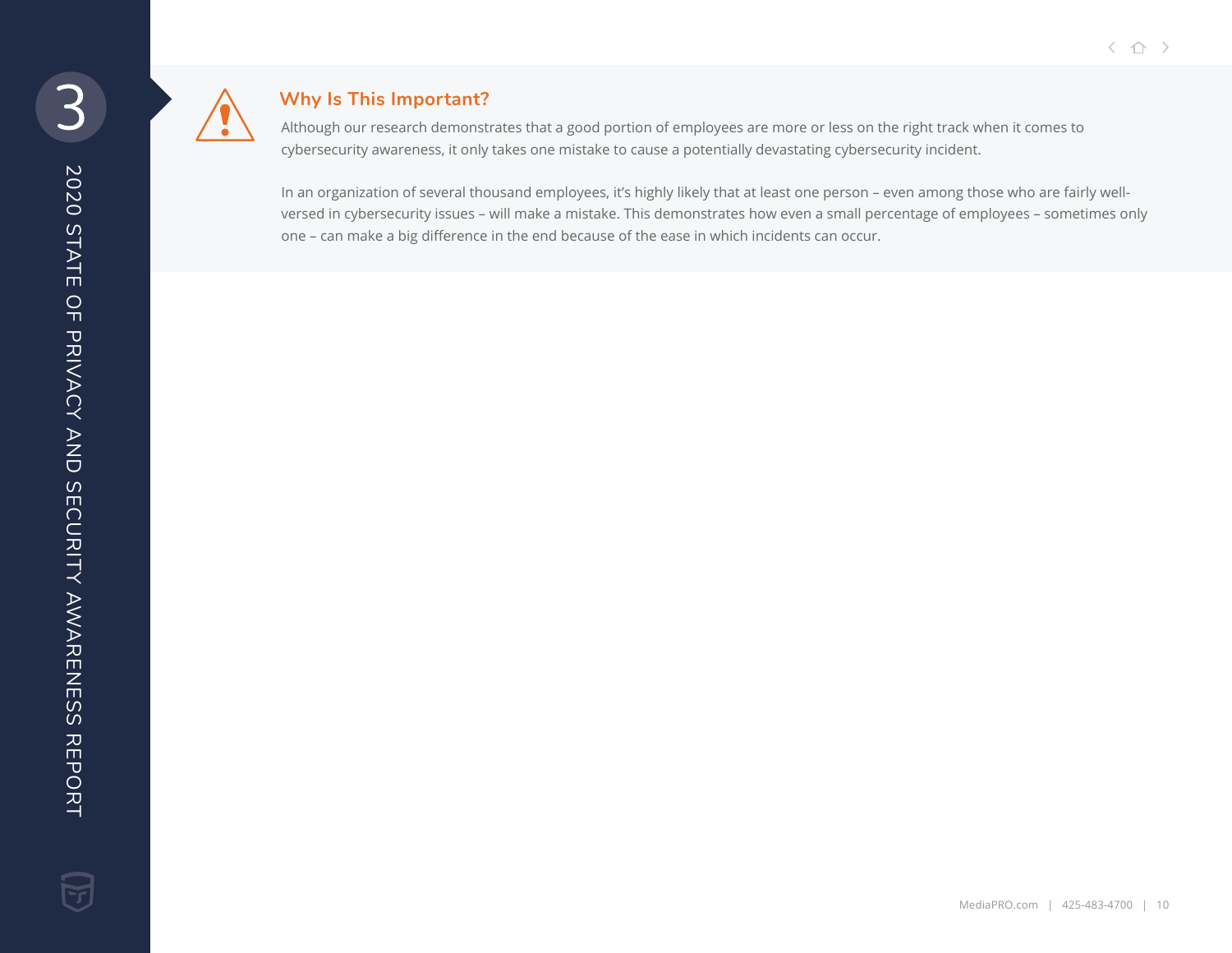## More Engagement in Overall Cybersecurity Process Is Needed

Cybersecurity is not a task simply for "IT," though a variety of TV shows and other media may suggest otherwise. It needs to be an integral component of everything that every employee does in order to minimize corporate risk.

Unfortunately, we found that many users are not fully engaged in the security process, underscoring the idea that even just a small proportion of employees who are not following security best practices can wreak havoc in an organization:

#### Many won't go the extra mile

We asked employees the extent to which they agree with the following scenario: *you're a privileged user, but you don't work in the IT department. Consequently, that means you have a responsibility to perform your job duties carefully, but that's it—it would not be appropriate to take additional safeguards within your corporate systems.* 34% agree or strongly agree with that sentiment.

#### Some won't report security incidents

Almost half (49%) of employees said they were "very likely" to report a security incident. While this percentage is high, it still leaves a third of employees who would "probably" report and almost one in five (19%)

who were unsure or *simply would not.* Even one serious incident gone unreported can have dire consequences for an organization of any size.

#### Many won't confront workers openly discussing sensitive information

When employees were asked what they would do if co-workers were routinely discussing sensitive data in the open, 11% responded that they would discretely leave the room (instead of asking their co-workers to discuss sensitive matters only in a private location as they should), and 4% were not sure what they would do.

#### FIGURE 4:





*Source: Osterman Research, Inc.*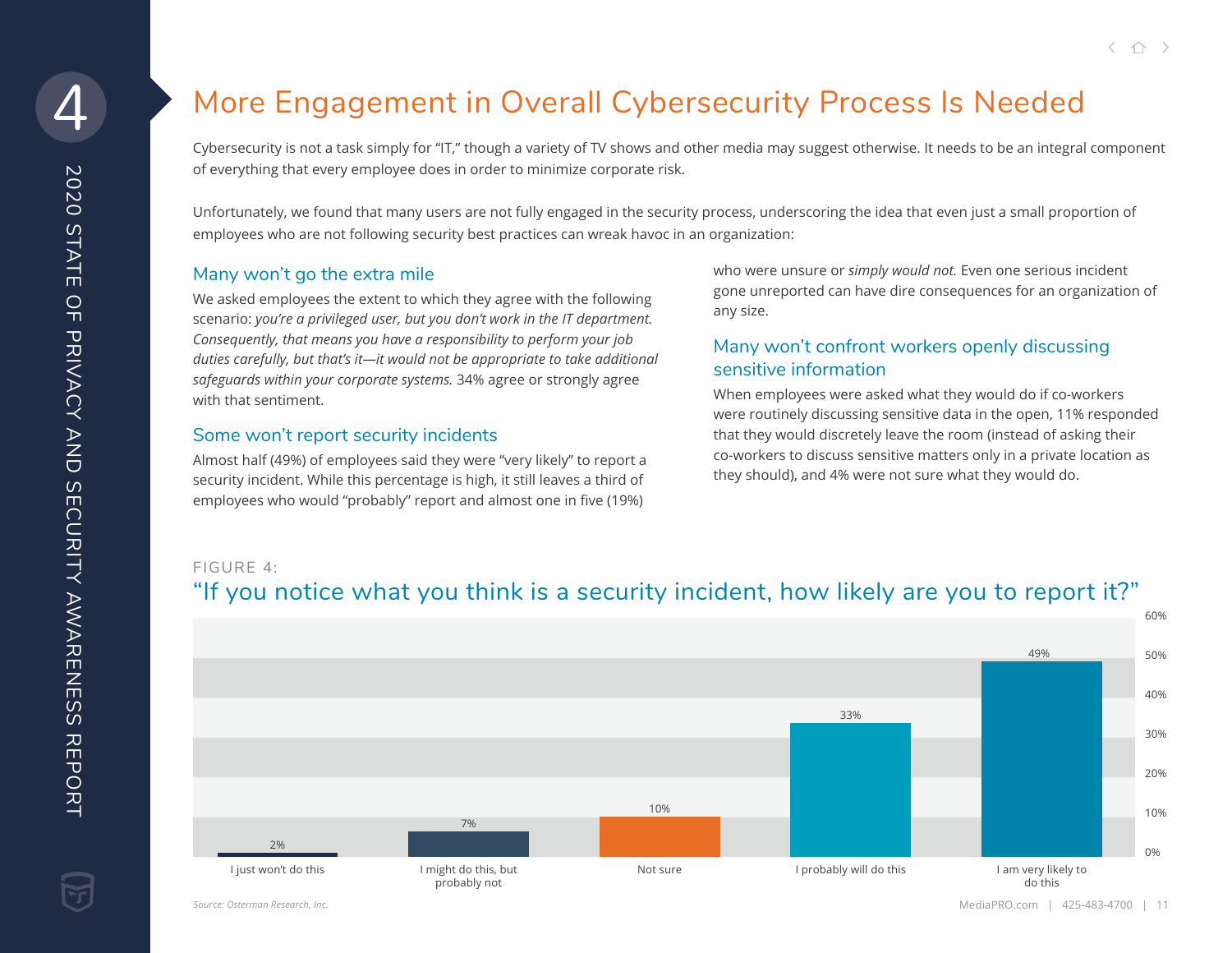

#### **Why Is This Important?**

Cybercriminals typically don't go after security professionals or "IT" in a department. They go after people who control or process data, who have access to databases with sensitive information, or who have access to corporate financial accounts.

Consequently, cybersecurity is not just for security or IT professionals—it's the responsibility of every employee at every level, all of the time. Employees need to be engaged in the cybersecurity process through a comprehensive security awareness training program that includes regular reminders that their awareness and diligence are an integral component of their organization's security infrastructure.

Our research found that a significant proportion of employees just are not sufficiently engaged in the cybersecurity process, and so represent the weak link in the security chain that can be easily exploited by cybercriminals.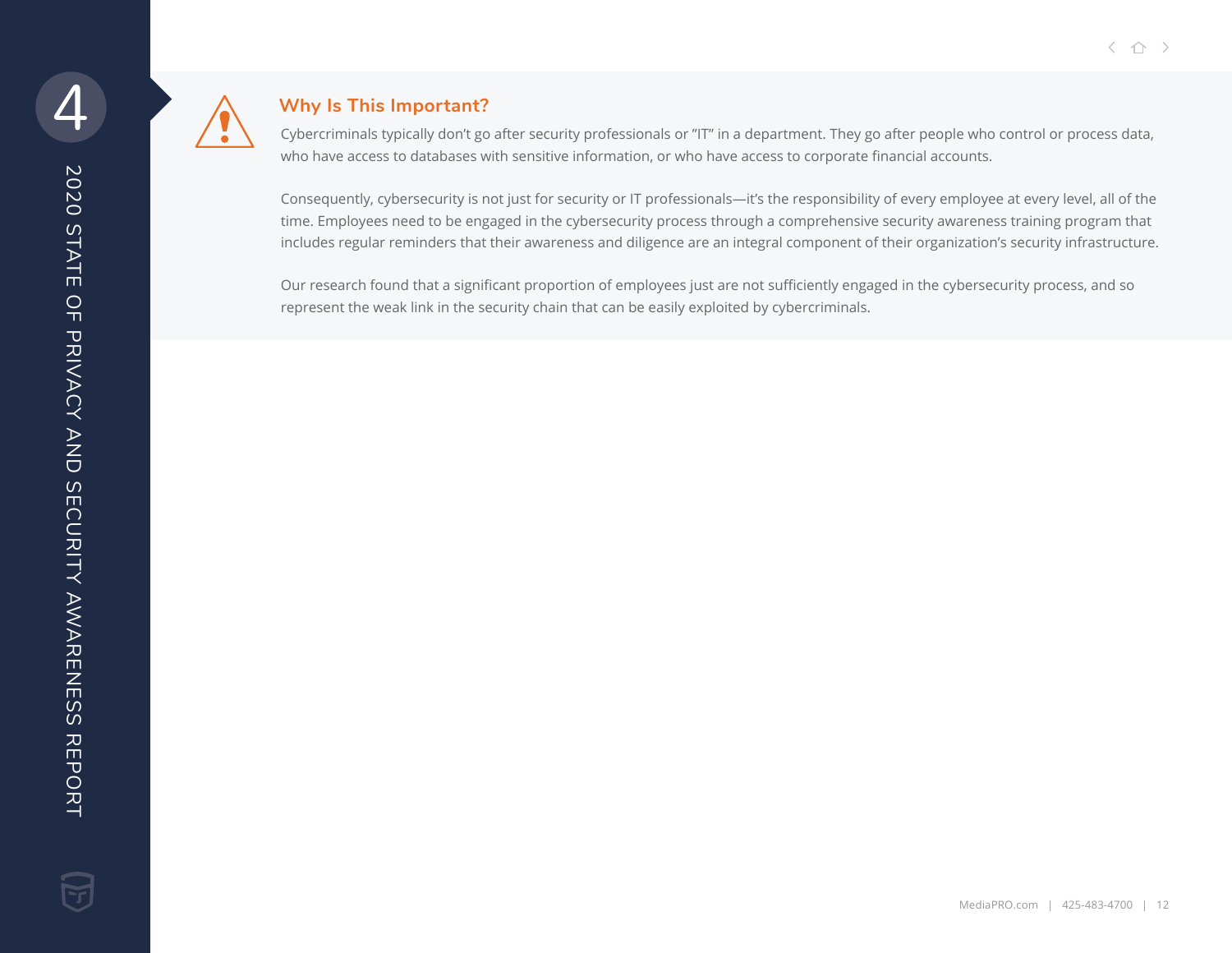We found that many employees lack confidence in their understanding of privacy regulations, conveying privacy guidelines, and taking steps to protect data, as evidenced by the following:

#### Lack of knowledge about key privacy regulations

Most employees don't know whether or not their organization needs to comply with a variety of important privacy requirements.

For example, the GDPR had been in effect for 17 months at the time of the survey, but 61% of those surveyed did not know whether their organization needs to comply with it.

Similarly, 62% don't know if their organization needs to be compliant with the CCPA, 66% did not know if their organization needs to be compliant with PCI DSS, and 61% don't know if they need to be compliant with the Family Educational Rights and Privacy Act (FERPA).

The only privacy regulation about which there is significant understanding is the Health Insurance Portability and Accountability Act (HIPAA) —only 25% of employees weren't sure if their organization needs to be compliant with it. Employees' understanding about their organizations' need to comply with various privacy regulations is shown in Figure 5 (page 14).

#### Explaining corporate privacy would be a challenge

When asked if they could explain their organization's privacy statement to their senior management, 43% of employees have little or no confidence in their ability to do so. Only one in six (17%) told us they are "very confident" they could explain the privacy policy to their senior managers.

#### Storing sensitive data in an unsecured location is not a good idea

Could customer information collected from an on-site event and then stored in an unsecured location constitute a potential policy violation? Nearly three in five employees (58%) don't think this would create a policy violation.

#### Should employees store personal data on their work computers?

We found that 69% of employees don't believe that storing their personal data on their desktop and laptop computers, as well as their mobile devices, could create a policy violation.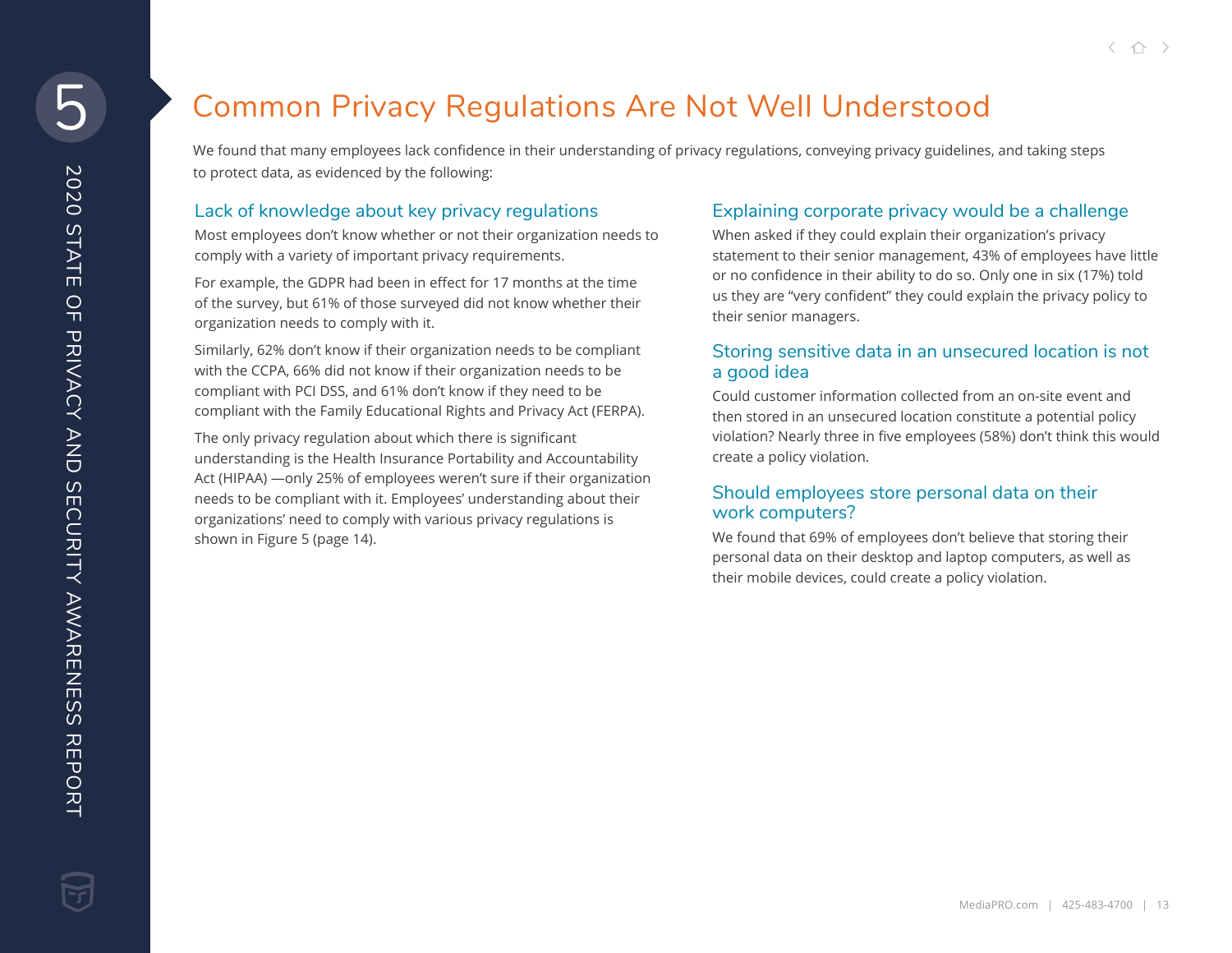#### FIGURE 5:

### Employee Understanding of Privacy Regulations with which Their Organization Must Comply





#### **Why Is This Important?**

Privacy regulations are becoming much more common in a growing number of jurisdictions around the world. The consequences of violating them—such as the fines for non-compliance—can be significant in some cases. For example, under the GDPR the European Union can impose fines of up to 4% of an organization's annual revenue, meaning that a single fine could total several billion dollars.

This means employee needs to understand the privacy regulations to which its employer is subject so that they can manage data properly and in compliance with these regulations. However, our research found that most employees are unaware whether their employer is subject to a variety of key privacy regulations, rendering them unable to be part of addressing their employer's privacy obligations. We're not talking about each employee being a privacy expert. But every employee needs a basic understanding of their company's requirements under their respective privacy regulations and guidelines.

Our research suggests employers need to do a better job at training its employees about the compliance obligations, guidelines and best practices that they should follow to safeguard company data and other assets.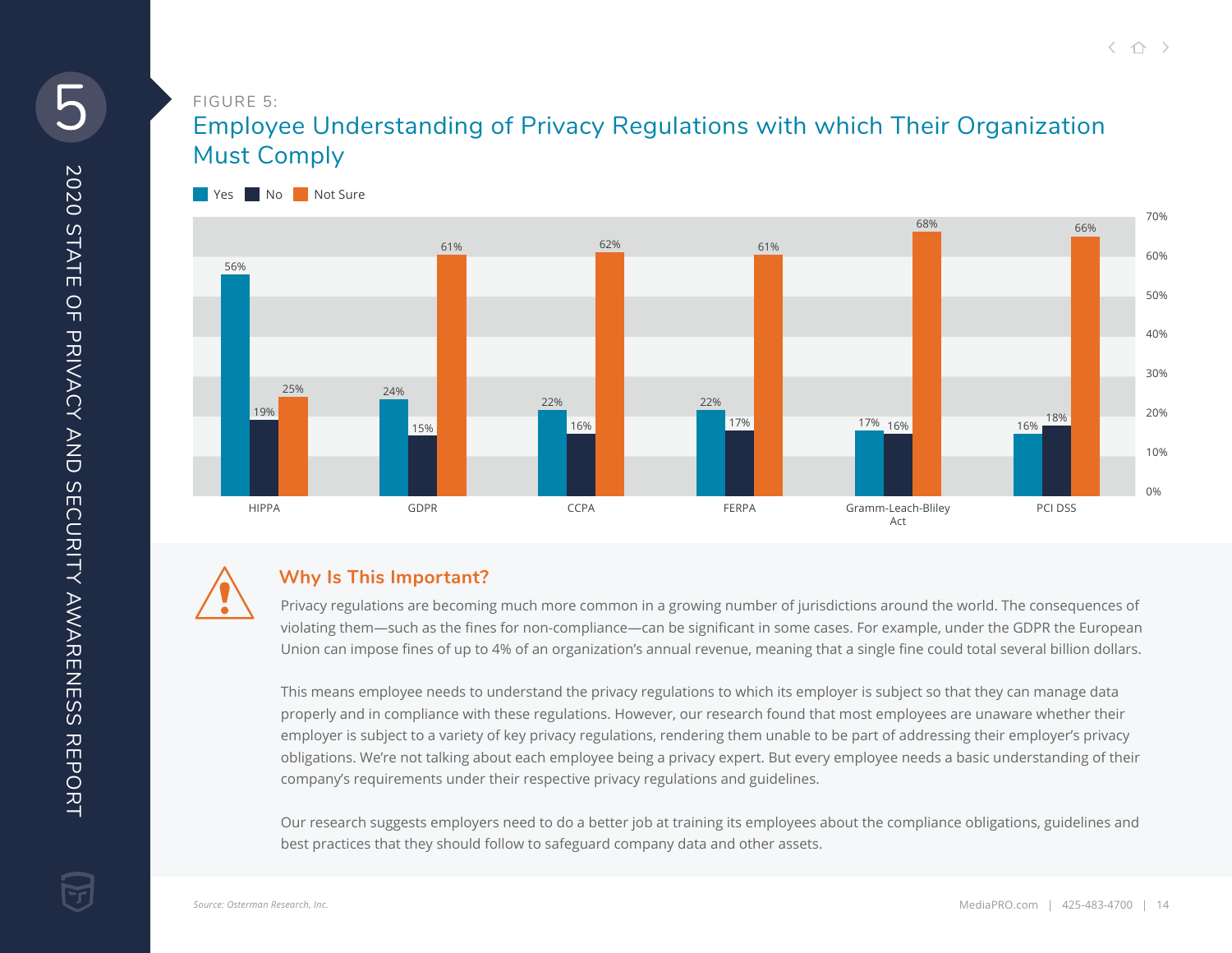### Many Users Are Aware of Good Privacy Practices

Despite their relative lack of knowledge about privacy regulations, many understand that the consequences of privacy breaches could be severe. For example, 46% of employees believe that a privacy breach would likely or very likely damage their employer's reputation, 40% believe that their employer would experience lost opportunities for revenue, and 29% believe the organization would receive significant fines from regulators. Let's look a little more in-depth at these findings:

#### Most understand that oversharing on social media is a bad idea

When employees share too much information on Facebook, Twitter or other social media venues, they provide fodder for cybercriminals to craft social engineering attacks like phishing and spear phishing attempts. The good news is that most employees understand that: 55-57% of those surveyed consider it to be risky or very risky to share personal or business travel plans on Facebook or Twitter.

#### Use of personal webmail is considered risky

Some employees will use personal webmail at work not only for sending or receiving their own email, but also to have access to email when the corporate system goes down or when it won't support sending a very large file. Our research found that one-half (50%) of employees consider that using personal webmail for work purposes poses a risk to their organization, but the other half don't consider this to be a serious risk.

FIGURE 6:

### Employees' Risk Perceptions About Various Day-to-Day Tasks

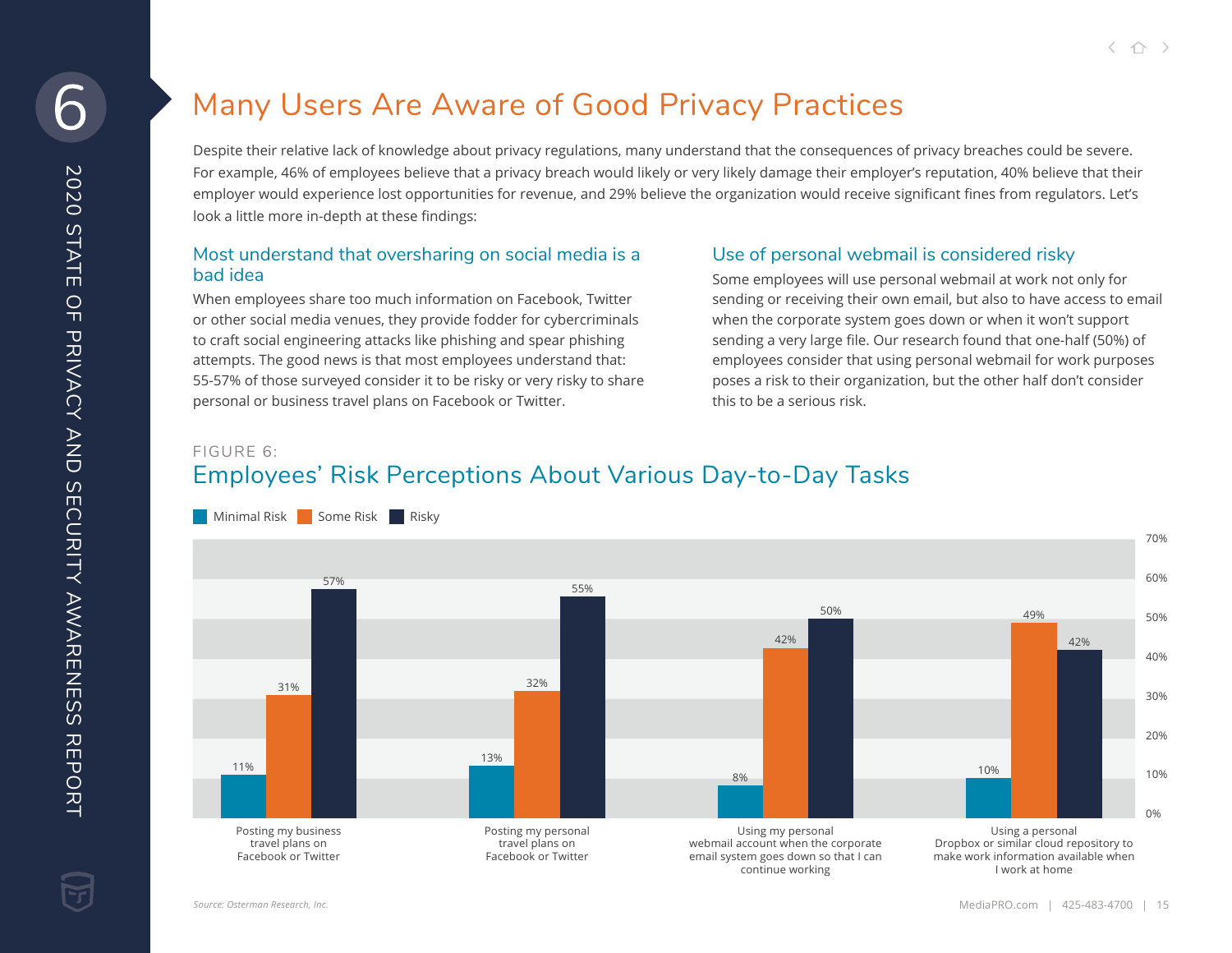

#### **Why Is This Important?**

Most employees have at least a reasonable understanding about data privacy best practices as they relate to many of their day-to-day tasks.

For example, 90% of employees understand that there is at least some risk associated with using a personally managed file-sharing solution or a similar cloud repository to make information available when they're working at home. Most know that sharing travel plans on social media—which could provide useful information for spear phishing and BEC messages—is a risky behavior.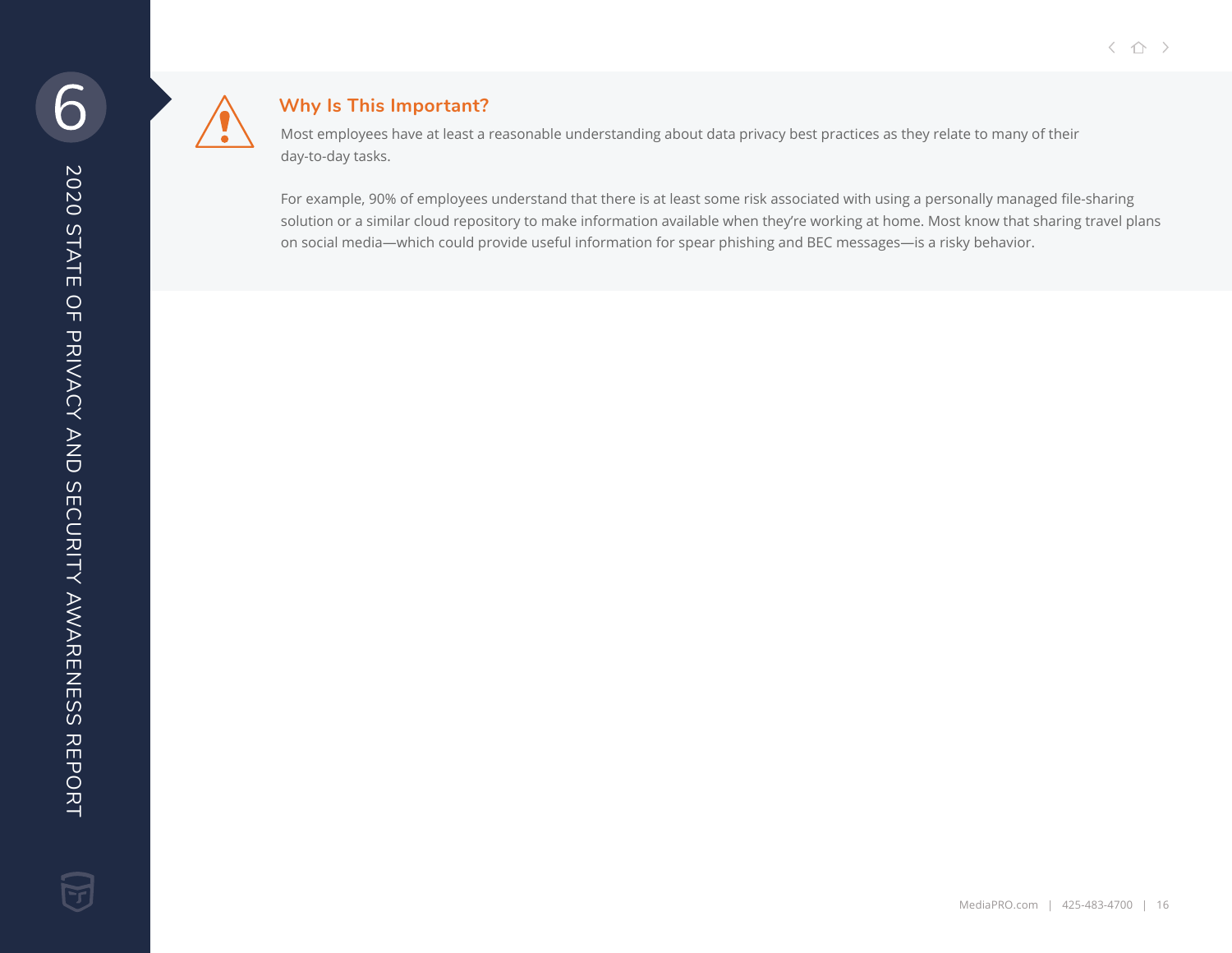### Mapping Responses Across Multiple Risk Areas

Osterman Research and MediaPRO categorized the survey questions into 17 risk categories, as shown below (the number of questions/question components that were assigned to each risk category is shown in parentheses):

- Incident Reporting (64)
- Physical Security (24)
- Identifying Malware (46)
- Cloud Computing (17)
- Identifying Personal Information (11)
- Phishing and Social Engineering Awareness (23)
- Working Remotely (17)
- Responsible Use of Social Media (11)
- Password Best Practices (11)
- Mobile Device Safety (33)
- Secure Data Handling (21)
- Secure Use of Personal Devices at Work (5)
- Software Update Best Practices (7)
- Privileged User Security (7)
- Privacy Regulation Awareness (41)
- GDPR Readiness (7)
- Privacy by Design (21)

Based on these classifications, a risk level was assigned to each of the survey responses on the following:

- Responses that asked for a rating on a scale of 1 (low/poor) to 7 (high/good) were segmented into 1–5s and 6–7s; the 1–5s were considered the risky behaviors or attitude.
- For responses that asked for a rating on a five-step scale of very poor/not at all confident/have never heard of/strongly disagree to very well/very confident/know very well/strongly agree, the bottom four ratings were considered risky behaviors or attitudes.
- For Yes/No/Not Sure questions, the "Not Sure" responses were considered risky behaviors or attitudes.
- Other questions that did not fall into these categories were classified appropriately to determine what we consider to be risky behaviors or attitudes.

Based on this analysis we determined a score percentage for each of the 17 risk categories, as shown in Figure 7 (page 18).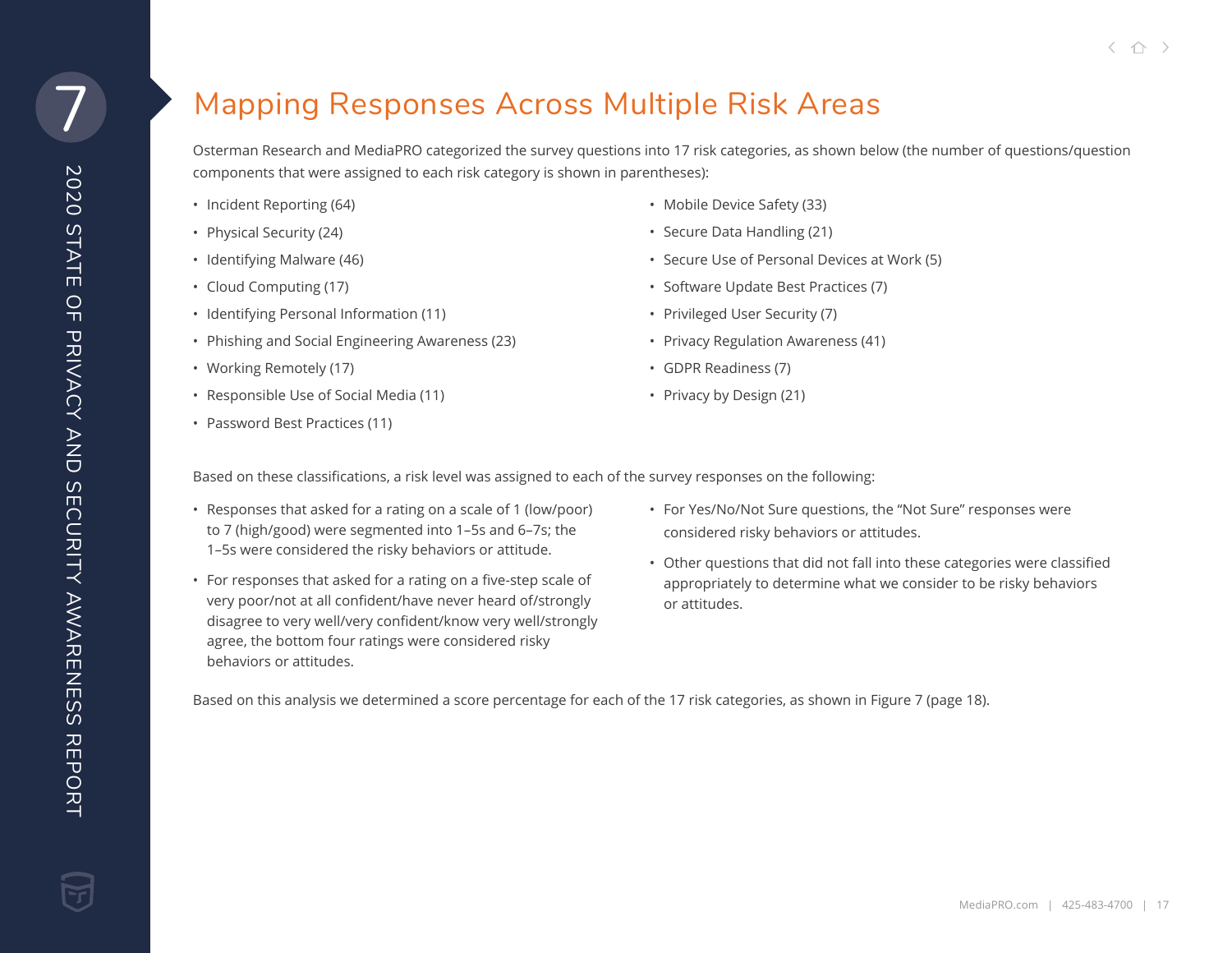### Classification of Employee Practices and Attitudes by Risk Level FIGURE 7:

**Risky Practice/Attitude** Low-Risk Practice/Attitude



As shown in Figure 7, for 15 of the 17 risky behaviors and practices we identified, more than 50% of the employees we surveyed fall onto the "risky" side of the spectrum. The only behaviors and attitudes for which more than half of employees are in the "low risk" category are a) disclosures of information through social media or public forums and b) following guidelines for password use and management.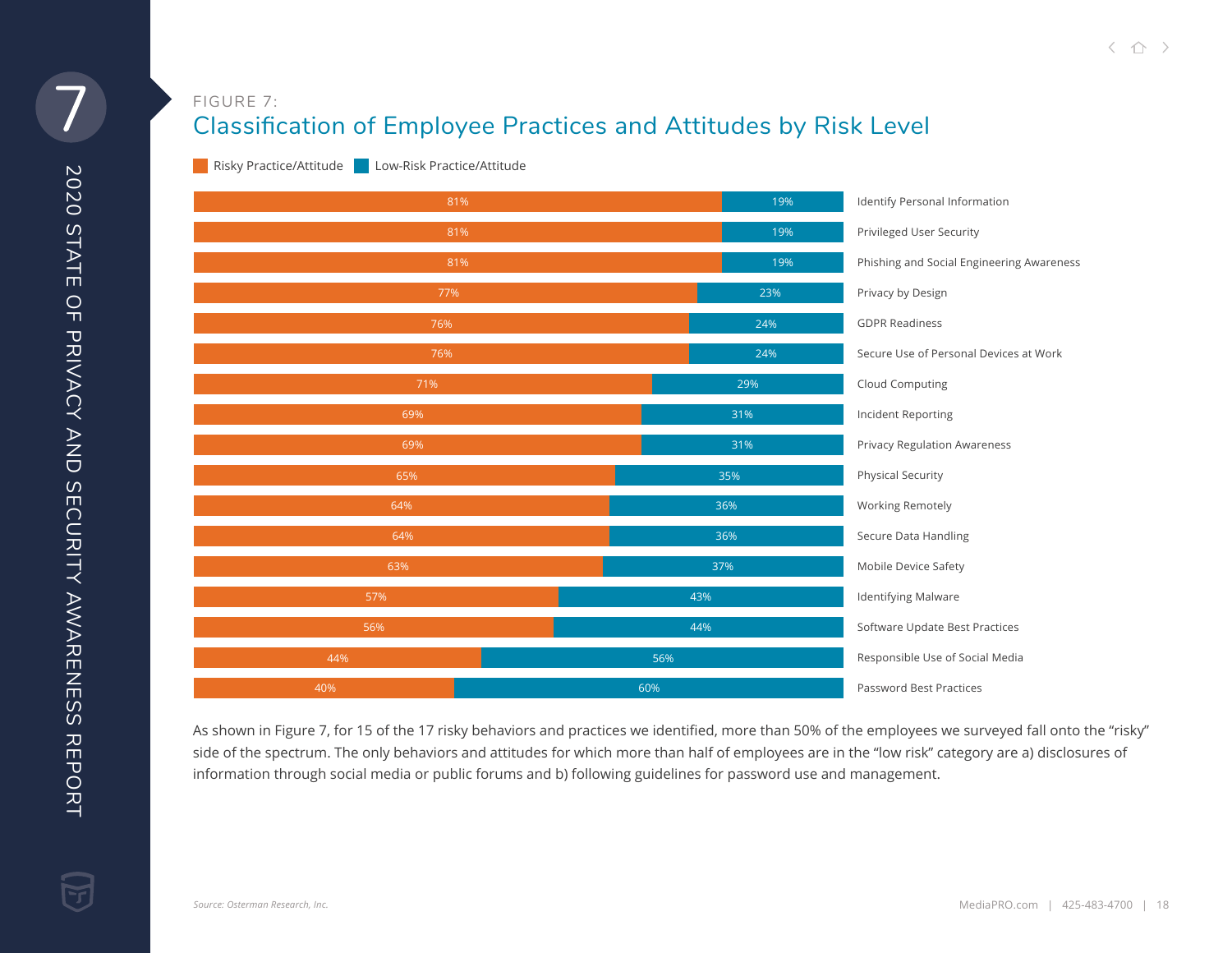

#### **Why Is This Important?**

The at-a-glance risk-based analysis on the previous page presents a mixed bag of results, with an overall trend toward "needs improvement." One of two main conclusions can be drawn from this analysis:

- Employees know how to protect themselves and their organization from various cybersecurity and privacy risks and are simply not acting upon what they know, or
- Employees have not been given the appropriate level of cybersecurity and privacy awareness education and so don't know how to deal with all the threats and risks that they face.

We're willing to bet it's highly unlikely most employees are intentionally disregarding what they know. Anyone doing that for too long won't be employed after a while. That said, this analysis shows work is still needed to disseminate information on cybersecurity and data privacy best practices for the "average employee."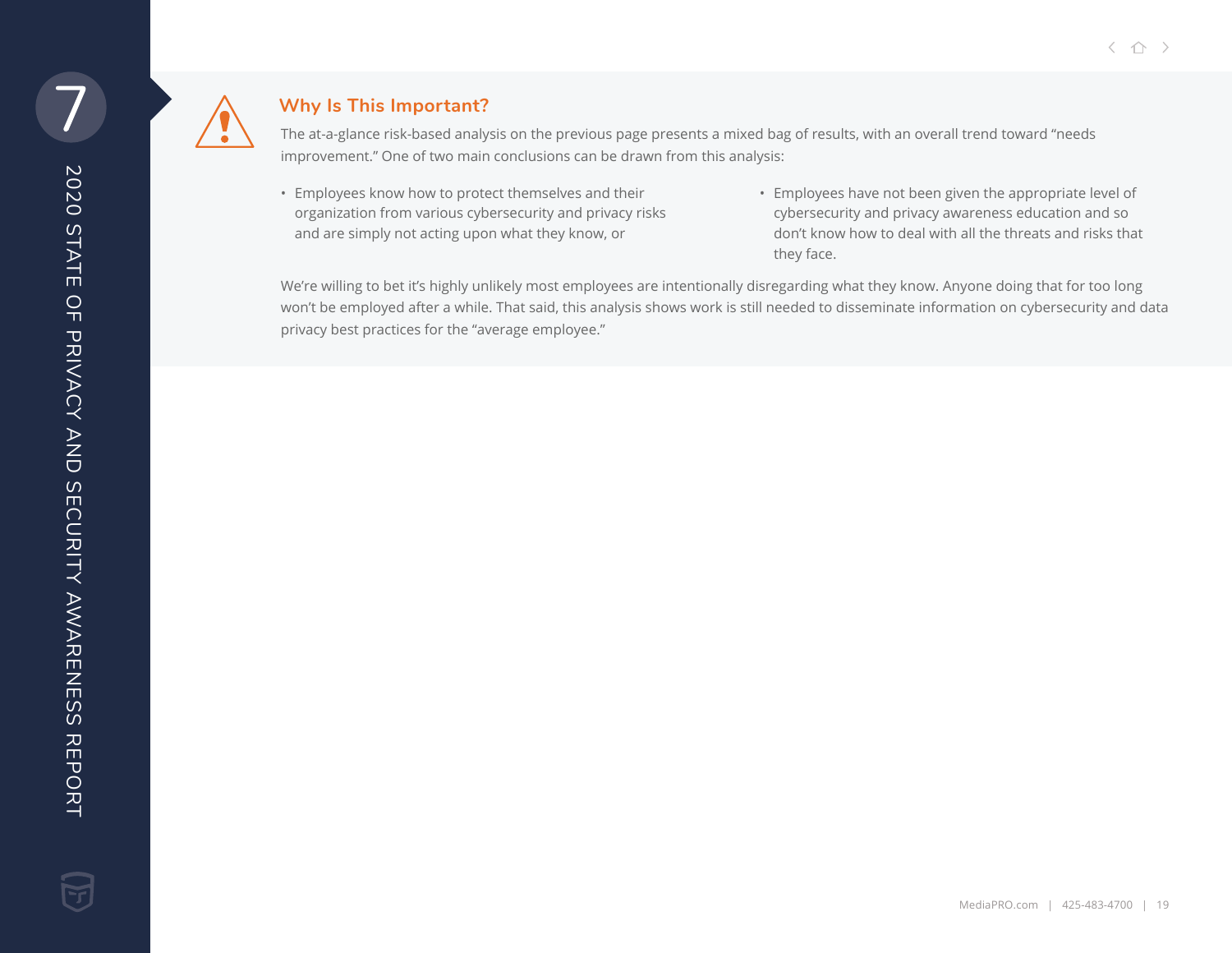### **Conclusion**

This survey was a test. Not a test of the users we surveyed, but a test of you, the professional working in cybersecurity and privacy awareness.

#### Let me explain.

How did you feel when you read this survey? Were you irritated at all the things people still didn't know? Frustrated that despite how widely the world has embraced digital technology, so many users remain deeply confused how to navigate our digital world safely? If so, you aren't alone in this feeling: many of you moved into the IT profession because you love to work with systems that behave with order, logic, and rigor.

But this survey (like so many others) reveals something fundamentally true about the humans who operate and interact with the systems that enable our digital world: Humans think one thing and do the other. They hold mutually contradictory thoughts in their minds. They are illogical, contradictory, and maddeningly complex.

Humans are also the dynamic and creative force that creates value in our companies. So, if you read this survey and were inspired by the challenge of helping your fellow employees resolve their confusion around data protection and align their behaviors to their knowledge, there's a great job waiting for you! You can be an awareness program manager (or some variation on that title).

Working on the human side of cybersecurity assumes that you understand both the systems we use to process information and the laws, regulations, and policies we use to guide that information's use—but those are just prerequisites. The real meat of this job lies in conveying all that you know to your fellow employees with such clarity and consistency and regularity that they will reliably protect the information that your company depends upon. And by the way,

it's not enough for employees to know the right thing, they've got to consistently do the right thing. That's right: you've got to shape what employees know and do, even though those employees may not give a damn about security and privacy.

If nothing else, this survey presents a thundering argument for the importance of running a security and privacy awareness program. The work of building awareness and changing behavior will not be achieved through once-a-year training, nor by the mere application of simulated phishing attacks. It's going to take an ongoing, creative application of effort designed to instill a privacy- and security-aware culture. It will take diligence and perseverance and most likely a dogged belief that it matters for people to get this right—it matters for their work and it matters for their personal life.

When you succeed at this job, the rewards are huge: you'll see quantitative evidence of your efforts at risk reduction wherever you measure it (whether it's phishing, incident reporting, assessment scores, or other risk indices). You'll hear the thanks from employees who've seen firsthand the benefits of improving their skills at work and at home. Last but not least, you'll receive praise from executives who can sense the ways that you're building a risk-aware culture.

So if you read this survey and were inspired by the work that is still to be done, in your company and in the culture at large, congratulations: there is work for you to do.



**Tom Pendergast** MediaPRO Chief Learning Officer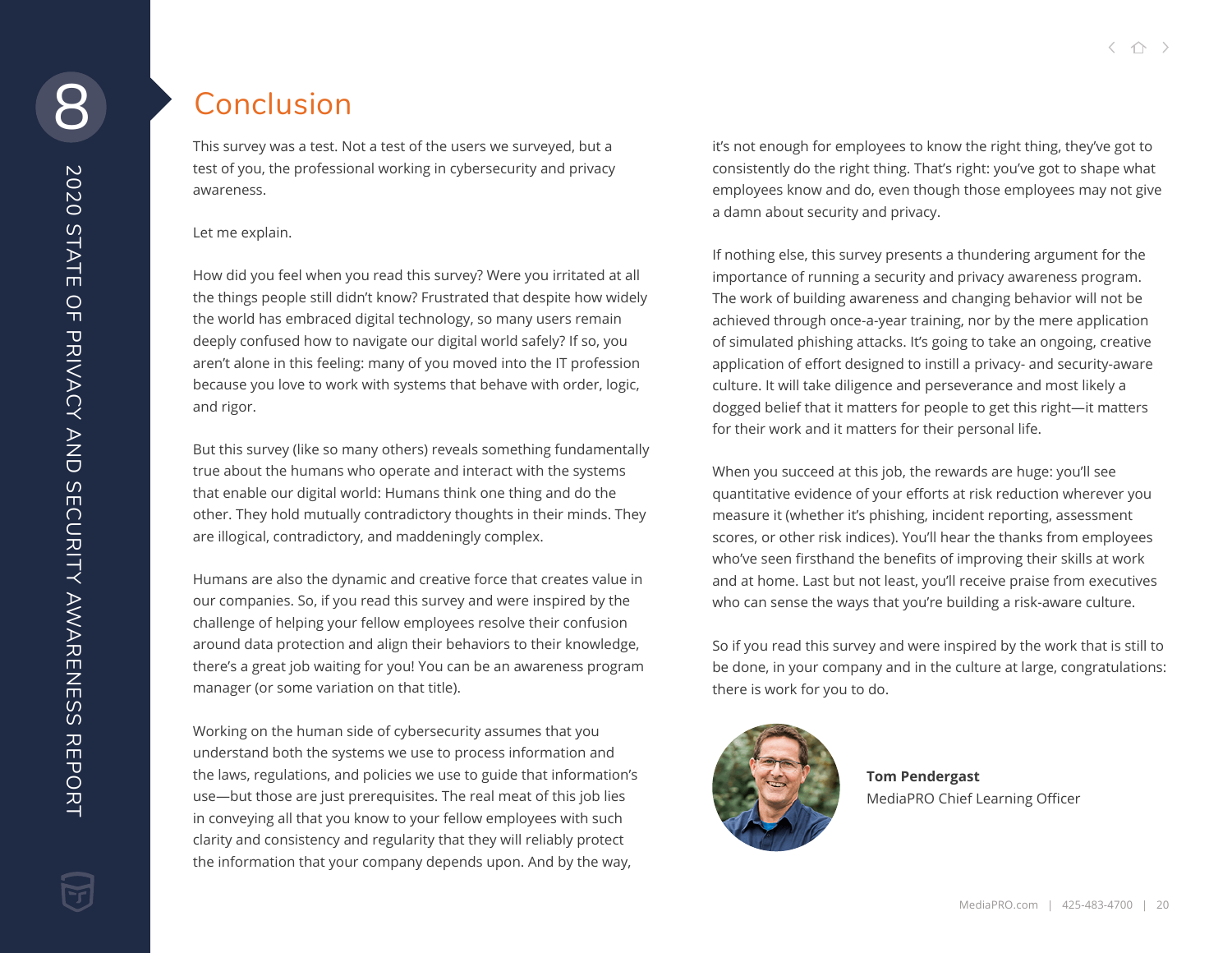### About the Survey

Osterman Research worked with MediaPRO to develop an in-depth questionnaire about cybersecurity and privacy awareness issues. Our focus in developing the questions was to understand how full-time and part-time employees working at companies, government entities and educational institutions, in the U.S. perceived various types of cybersecurity and privacy practices and to gauge how well employees were implementing these practices. Our goal was to determine the level of risk that organizations face when employees do not understand, and have not been appropriately trained about, cybersecurity and privacy practices. The survey had a margin-of-error of 3.1%.

The survey panel was qualified by Osterman Research according to the following criteria:

• The individuals surveyed had to be at least 18 years of age

- They had to reside in the United States
- They had to be employed full-time or part-time by an organization of some kind; self-employed individuals, students, retired individuals and those who are not currently employed did not qualify to participate in the survey
- They had to complete the full questionnaire, which consisted of 35 questions and took approximately 14 minutes to complete; 92% of those asked to complete the survey did so

The survey was completed online using the SurveyGizmo platform with 1,015 employees in the United States, broken out as follows:

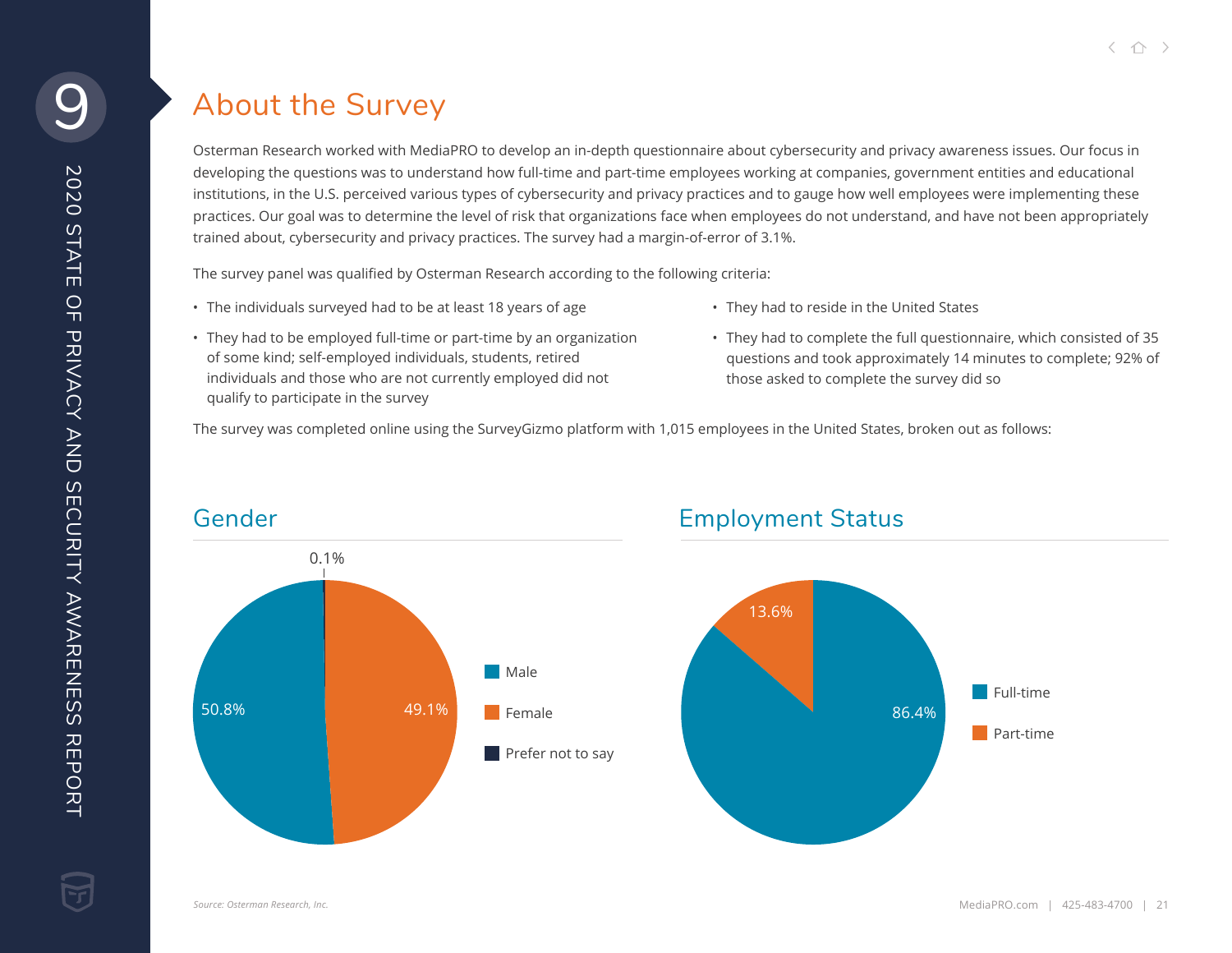

### Job Roles



### Organization Sizes



Y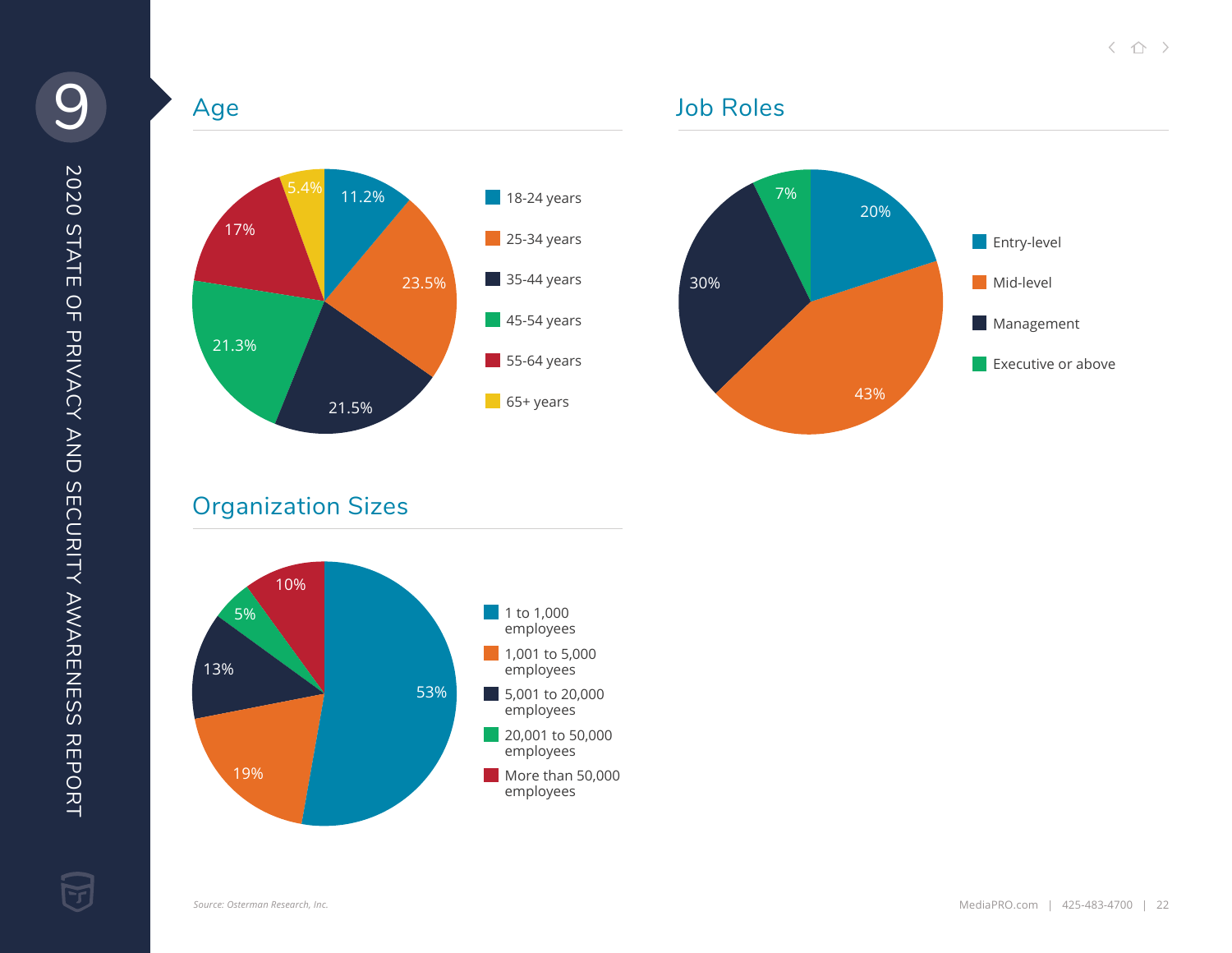### **Industries**

Respondents were surveyed in 49 states and in a cross section of industries. The leading industries represented are shown in the below graph:

The employees in various industries broke out as follows:

#### Finance

*40% were customer-facing, 60% were business-facing.*

#### Healthcare

*43% were providers or practitioners, 51% work in a public healthcare institution and 49% work in a private institution.*

#### Retail

*76% of are customer-facing and 24% are business-facing; 91% are full-time and 9% are temporary.*

#### Education

*38% are faculty and 62% are staff; 76% work in a public institution and 24% work in a private one.*